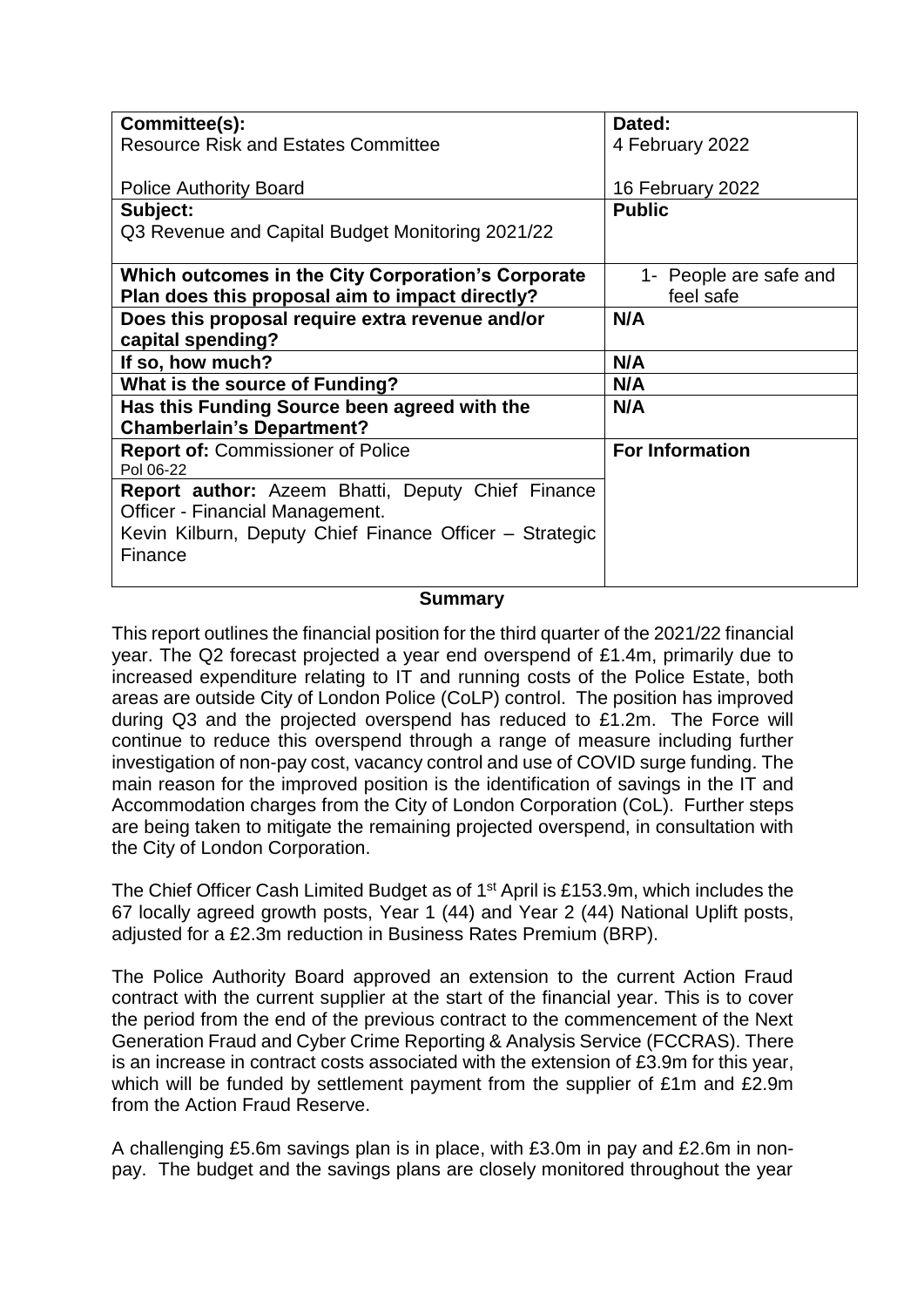with regular meetings between the Force and Police Authority finance staff, monthly meetings with the Commissioner, CoLP Chief Operating and Chief Finance Officer (COFO) and Police Authority staff and quarterly reports to Resources, Risk and Estates (Police) Committee and Police Authority Board. The Savings Tracker is further subject to monthly monitoring meetings and updated Action Plan.

#### **Recommendation**

Members are asked to note the report.

#### **Main Report**

#### **1 Chief Officer Cash Limit Budget**

1.1 Funding and income for the 2021-22 year, totals £153.9m as shown in Table 1 below which includes the 67 locally agreed growth posts, Year 1 (44) and Year 2 (44) National Uplift posts, adjusted for a £2.3m reduction in BRP funding.

#### **Table 1**

|                                             | £'000   | $\frac{0}{0}$ |
|---------------------------------------------|---------|---------------|
| Core grant                                  | 70,174  | 44.8%         |
| <b>Business Rates Premium</b>               | 16,896  | 10.8%         |
| <b>Specific Government Grants</b>           | 49,767  | 31.8%         |
| Partnership Funding                         | 13,802  | 8.8%          |
| Fees and charges                            | 4,340   | 2.8%          |
| <b>Corporation - Contact Centre</b>         | 680     | $0.4\%$       |
| <b>Corporation - Wood Street Rent</b>       | 149     | 0.1%          |
| Corporation - Pension Strain                | 380     | 0.2%          |
| Corporation - Middlesex St and DOSF<br>Rent | 292     | 0.2%          |
| Adjustments                                 | (2,630) |               |
| <b>Total Funding and Income</b>             | 153,850 |               |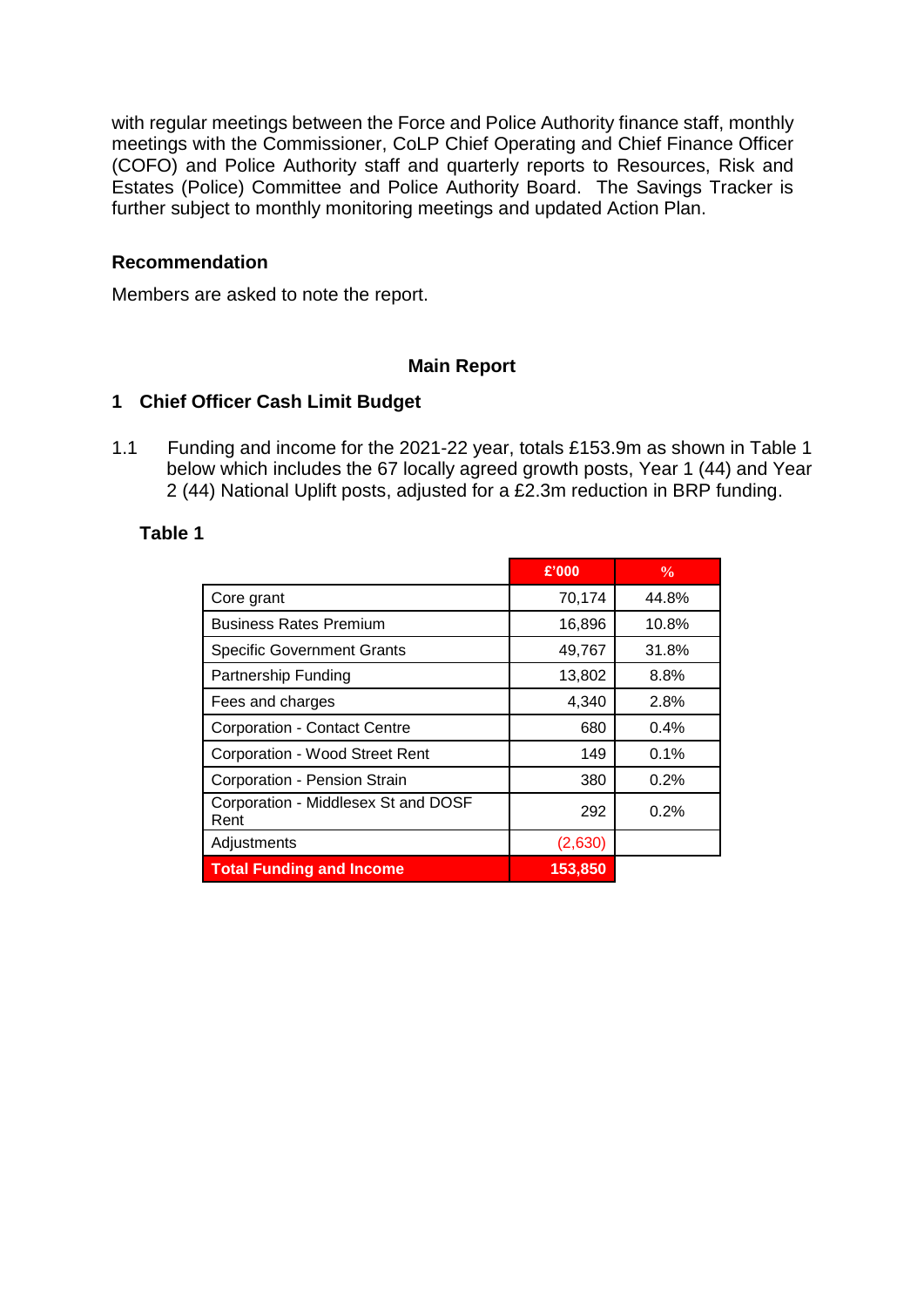### 1.2The latest forecast position is summarised in Table 2 below

### **Table 2**

|                                 | 21/22<br><b>Latest</b><br><b>Budget</b> | <b>Budget</b><br><b>YTD</b> | <b>Actual</b><br>(Q3 YTD) | <b>Variance</b><br><b>YTD</b> | <b>Projected</b><br><b>Outturn</b> | Proj<br><b>Variance</b> |
|---------------------------------|-----------------------------------------|-----------------------------|---------------------------|-------------------------------|------------------------------------|-------------------------|
|                                 | £m                                      | £m                          | £m                        | E <sub>m</sub>                | £m                                 | £m                      |
| Pay                             |                                         |                             |                           |                               |                                    |                         |
| <b>Officers</b>                 | 60.5                                    | 45.4                        | 45.2                      | (0.2)                         | 60.8                               | 0.3                     |
| Staff                           | 26.6                                    | 20.0                        | 19.1                      | (0.9)                         | 26.1                               | (0.5)                   |
| Overtime                        | 2.2                                     | 1.6                         | 1.9                       | 0.3                           | 2.3                                | 0.1                     |
| Agency                          | 1.1                                     | 0.8                         | 1.0                       | 0.2                           | 1.1                                | 0.0                     |
| Indirect employee<br>costs      | 2.5                                     | 1.9                         | 1.9                       | (0.0)                         | 2.5                                | (0.0)                   |
| Pensions Contrib.               | 23.0                                    | 17.3                        | 0.0                       | (17.3)                        | 23.0                               | 0.0                     |
| <b>Total Pay</b>                | 115.9                                   | 86.9                        | 69.1                      | (17.8)                        | 115.9                              | (0.1)                   |
| Non-Pay                         |                                         |                             |                           |                               |                                    |                         |
| <b>Premise Costs</b>            | 3.0                                     | 2.2                         | 3.1                       | 0.9                           | 3.8                                | 0.9                     |
| <b>Transport Costs</b>          | 2.2                                     | 1.6                         | 1.4                       | (0.2)                         | 3.0                                | 0.9                     |
| Supplies and<br><b>Services</b> | 21.1                                    | 15.8                        | 15.3                      | (0.5)                         | 20.9                               | (0.1)                   |
| <b>Third Party</b><br>Payment   | 11.8                                    | 8.8                         | 5.4                       | (3.4)                         | 12.5                               | 0.8                     |
| Non-Pay                         | 37.9                                    | 28.5                        | 25.2                      | (3.2)                         | 40.3                               | 2.4                     |
| <b>Total Expenditure</b>        | 153.9                                   | 115.4                       | 94.3                      | (21.1)                        | 156.2                              | 2.3                     |
|                                 |                                         |                             |                           |                               |                                    |                         |
| <b>Income</b>                   |                                         |                             |                           |                               |                                    |                         |
| <b>Specific Grant</b>           | (49.8)                                  | (37.3)                      | (29.4)                    | 8.0                           | (50.3)                             | (0.5)                   |
| Partnership                     | (13.8)                                  | (10.4)                      | (7.0)                     | 3.3                           | (14.0)                             | (0.2)                   |
| Fees & Charges                  | (4.3)                                   | (3.3)                       | (2.4)                     | 0.9                           | (4.8)                              | (0.4)                   |
| <b>Total Income</b>             | (67.9)                                  | (50.9)                      | (38.8)                    | 12.1                          | (69.1)                             | (1.1)                   |
|                                 |                                         |                             |                           |                               |                                    |                         |
| <b>Funding</b>                  | (85.9)                                  | (64.5)                      | (43.0)                    | 21.5                          | (85.9)                             | 0.0                     |
|                                 |                                         |                             |                           |                               |                                    |                         |
| <b>Underlying Deficit</b>       | 0.0                                     | 0.0                         | 12.6                      | 12.5                          | 1.2                                | $1.2$                   |
|                                 |                                         |                             |                           |                               |                                    |                         |

1.3 Table 2 indicates a projected overspend of £1.2m, which is due to an overspend in IT and an increase in accommodation costs following the relocation from Snow Hill and Wood Street to New Street as explained in 1.13 below. The projected overspend is subject to ongoing discussions with the City of London Corporation.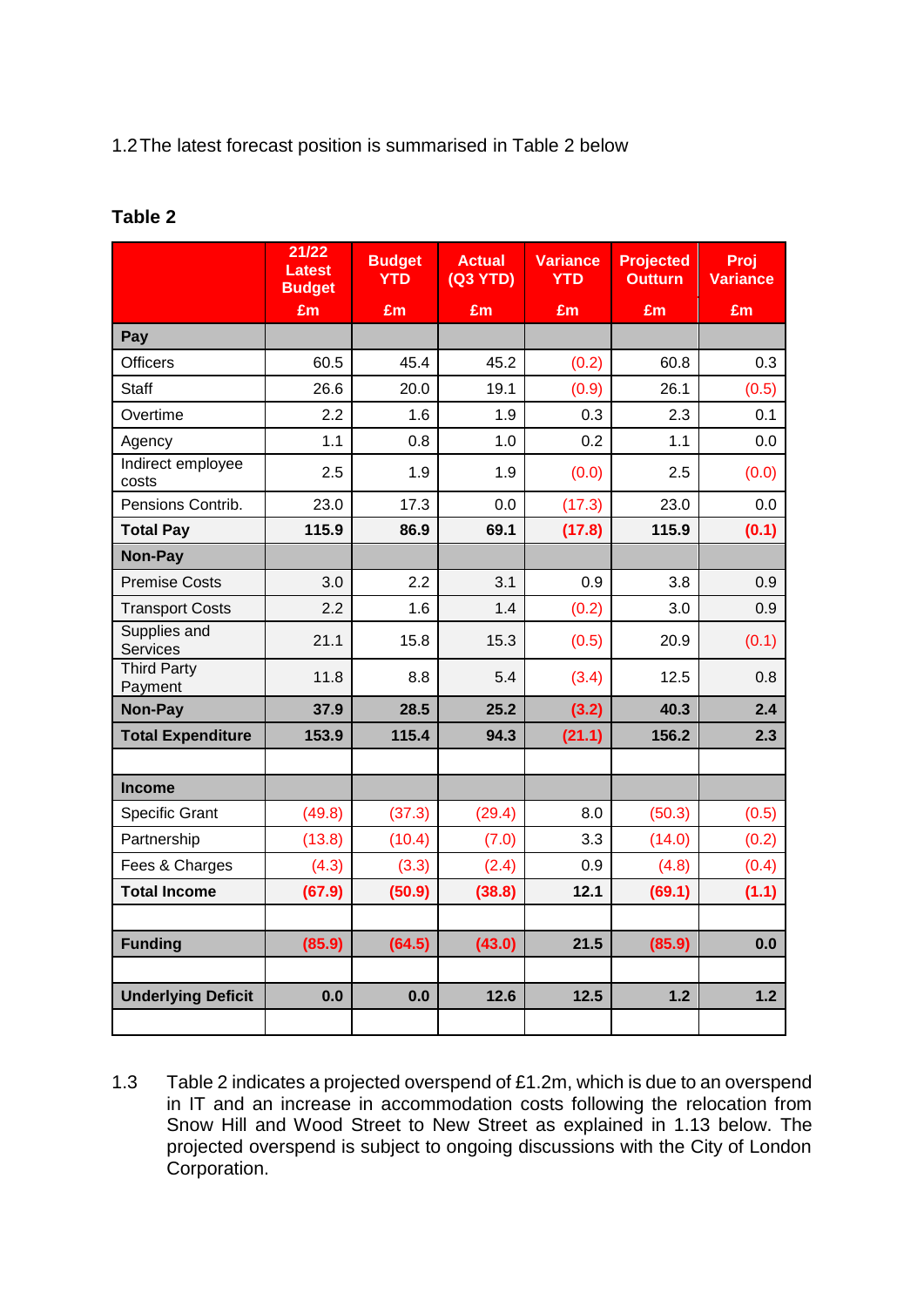#### 1.4 **Pay budget / workforce management**

- 1.5 The pay budget constitutes 75% of the expenditure budget. The current establishment, including 67 locally agreed growth posts, 44 Year 1 National Uplift and 44 Year 2 National Uplift, is 1,413 FTE, comprising 899 Officers and 514 staff. The actual workforce paid in December 2021 was 1,307 FTE comprising 836 Officers and 471 Staff.
- 1.6 The NPCC Cyber Portfolio (6.88 FTE) and 30 FTE Police Uplift SOC posts are not included in the above establishment at this stage. The Cyber Portfolio team is externally funded, and the posts will be added to the establishment from  $1<sup>st</sup>$ April 2022 and incorporated in the base budget. Of the 32 SOC posts, 2 will be employed directly by CoLP and added to the establishment from 1<sup>st</sup> April 2022, the remaining 30 are based in the Regional Organised Crime Units (ROCUs) and will therefore not be part of the CoLP establishment.
- 1.7 Table 3 below sets out the actual position by month up to the end of Q3.
- 1.8 The position is closely monitored via the Force Strategic Workforce Planning (SWP) Board, which meets monthly. All recruitment is approved by SWP in advance, after confirming funding is in place for each post.

|        |           | <b>Officers</b><br><b>FTE</b> | <b>Staff</b><br><b>FTE</b> |
|--------|-----------|-------------------------------|----------------------------|
|        |           |                               |                            |
| Actual | April     | 861                           | 491                        |
|        | May       | 861                           | 488                        |
|        | June      | 850                           | 486                        |
|        | July      | 850                           | 484                        |
|        | August    | 846                           | 478                        |
|        | September | 856                           | 479                        |
|        | October   | 844                           | 469                        |
|        | November  | 837                           | 470                        |
|        | December  | 836                           | 471                        |

**Table 4 –** Actual workforce numbers for Q3

# 1.10 National Uplift

The Prime Minister pledged to recruit 20,000 extra police officers in England and Wales over three years, with a recruitment drive that started in September 2019. The CoLP allocation for 2020/21 was 44 and 44 (including 2 SOC and 1 CT post) in 2021/22. The un-ringfenced element of the 2021/22 allocation has been utilised to fund the reduction in Business Rates Premium (BRP) this year.

1.11 Agency costs are forecast to budget at this stage, the use of agency staff has reduced due to permanent recruitment.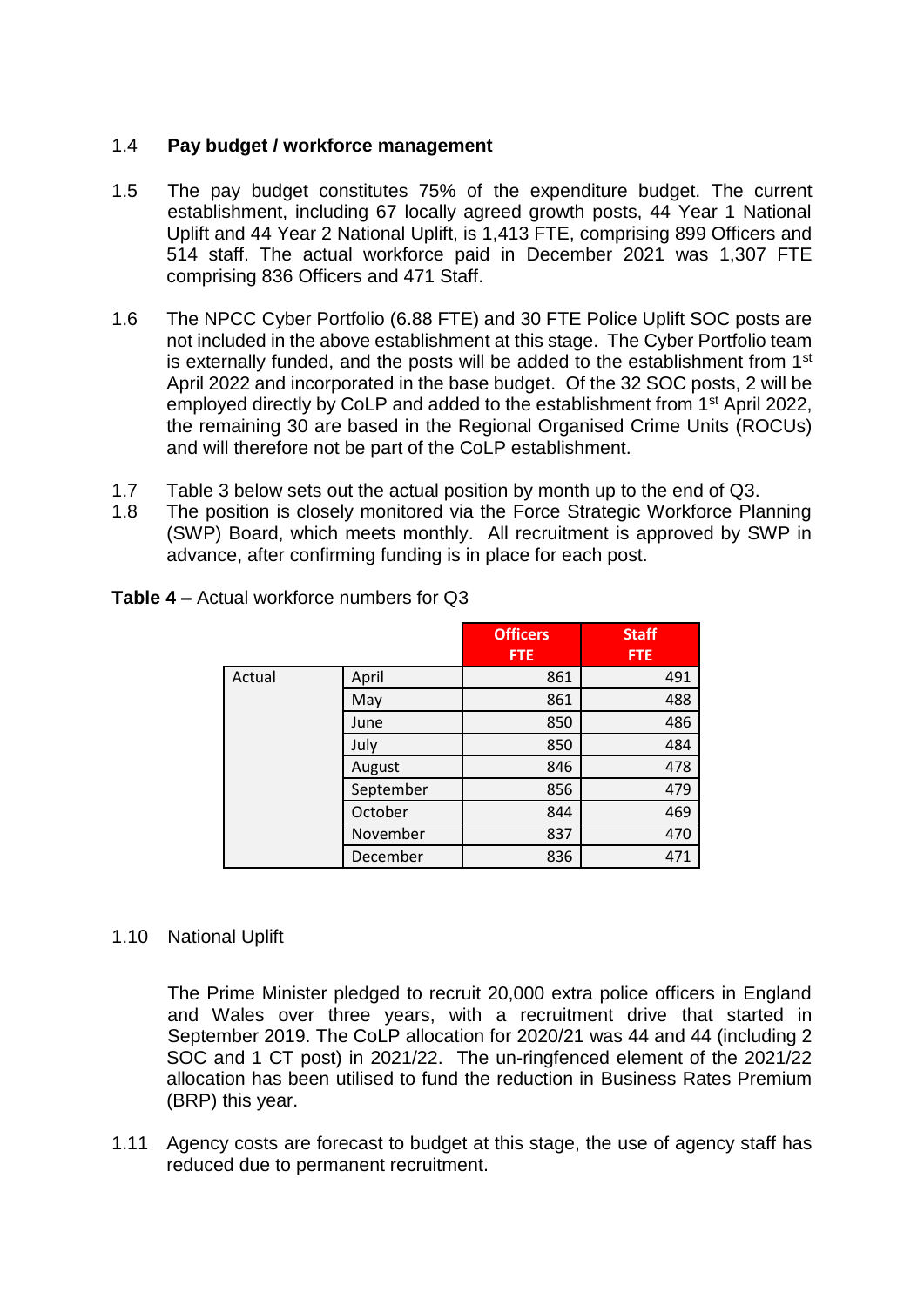1.12 The overtime budget is forecast to near budget, but additional overtime pressures are anticipated in respect of several planned events and demonstrations for the remainder of the financial year.

# **Non-Pay**

- 1.13 Non-Pay comprises 25% of the total expenditure budget (£37.9m), however, it should be noted that only £4.8m of the non-pay budget relates to non-contractual Supplies & Services. A year-end overspend of £1.2m is forecast at the end of Q3. The key reasons for this are:
	- Premises includes rates and running cost for Bishopsgate, New Street, GYE and Middlesex Street; utilities, cleaning cost and hire of premises. Q3 projected year-end overspend is £1.0m as the new estate is significantly more expensive than previously.
	- A rating appeal has been submitted to the Valuation Office to reclassify New Street, with potential savings of £0.5m yet to be confirmed. In addition, additional costs have been applied due to a delay in closure of Wood Street police station. Ongoing discussions are taking place with the City of London Corporation to reduce the position on recharges from the City Surveyor and residual costs for Wood Street.
	- Recharges this relates to the IT recharge of £6.7m from the City of London Corporation. At Q3 the projected overspend is £0.9m. We are working with the City of London Corporation IT Director to reduce expenditure, including termination of contracts for systems no longer affordable, reduced number of license and deletion of obsolete lines. Work so far has identified savings of £0.3m, with scope for a further £0.2m yet to be finalised.

# **2 Savings Target**

- 2.1 Savings of £5.6m are factored into the 2020/21 budget, comprising £3.0m pay and £2.6m non-pay. A savings tracker is in place, which is closely monitored through internal governance, and reported to members quarterly. Pay savings will be found through workforce and vacancy management to mitigate any shortfalls, mainly in core funded staff posts. Holding vacancies is not a permanent measure to manage the budget in-year, but it provides some flexibility to ensure we have an affordable workforce in place for 2022/23. A challenging savings plan is also required to balance the 2022/23 budget.
- 2.2 Current projections indicate that we are on course to deliver the required savings requirements, a summary is shown in Table 5 below.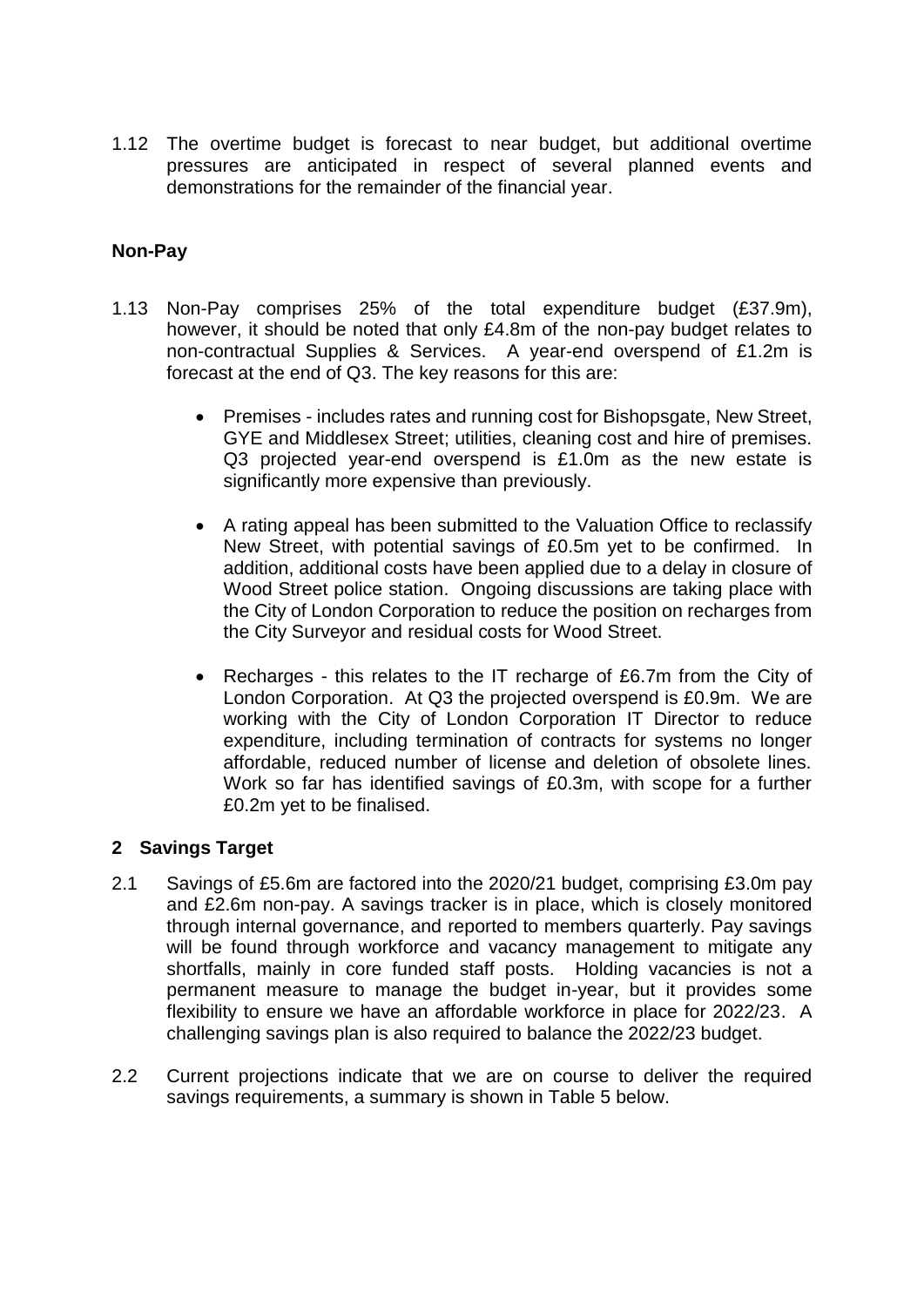# **Table 5**

| <b>Type</b>       | <b>Savings</b><br><b>Tracker</b>                                   | <b>Target</b><br>£'000 | <b>YTD</b><br><b>Actuals</b><br>£'000 | <b>Forecast</b><br>£'000 | <b>Variance</b><br>£'000 | <b>Risk</b>               |
|-------------------|--------------------------------------------------------------------|------------------------|---------------------------------------|--------------------------|--------------------------|---------------------------|
| Expenditure       | Deletion of<br>37 Officer<br>posts                                 | 2,300                  | 1,725                                 | 2,300                    | 0                        | G                         |
| Expenditure       | Average<br>salary<br>reduction<br>through<br>recruitment<br>policy | 400                    | 175                                   | 400                      | $\pmb{0}$                | A                         |
| Expenditure       | Agency                                                             | 300                    | 225                                   | 300                      | $\pmb{0}$                | G                         |
|                   | <b>Total pay</b>                                                   | 3,000                  | 2,125                                 | 3,000                    | $\mathbf 0$              |                           |
| Expenditure       | Savings<br>through<br>National<br>Policing<br>Programmes<br>- NEP  | 1,300                  | 311                                   | 311                      | (989)                    | $\mathsf{R}$              |
| Expenditure       | <b>Supplies</b><br>and services                                    | 100                    | 75                                    | 100                      | $\pmb{0}$                | G                         |
| Expenditure       | Support<br>services<br>review                                      | 500                    | 375                                   | 500                      | 0                        | G                         |
| Income            | Commercial<br>activity &<br>Income<br>generation                   | 400                    | 5                                     | 450                      | 50                       | $\mathbf{A}$              |
| Income            | Digitisation<br>of external<br>services                            | 100                    | $\overline{c}$                        | 100                      | $\overline{0}$           | A                         |
| Income            | Asset<br>Recovery                                                  | 200                    | $\boldsymbol{0}$                      | 200                      | 0                        | G                         |
|                   | Total non-<br>pay                                                  | 2,600                  | 768                                   | 1,661                    | (939)                    |                           |
| <b>Mitigation</b> | <b>Savings to</b><br>offset<br>overall<br>deficit                  | $\pmb{0}$              | 300                                   | 939                      | 939                      | $\boldsymbol{\mathsf{A}}$ |
|                   | <b>Total</b>                                                       | 5,600                  | 3,193                                 | 5,600                    | $\mathbf 0$              |                           |

The items rated green indicate confirmed savings, amber items indicate a high level of confidence of achieving the savings by the end of the year and red items indicate a high level of uncertainty where it is likely that alternative savings will have to be found.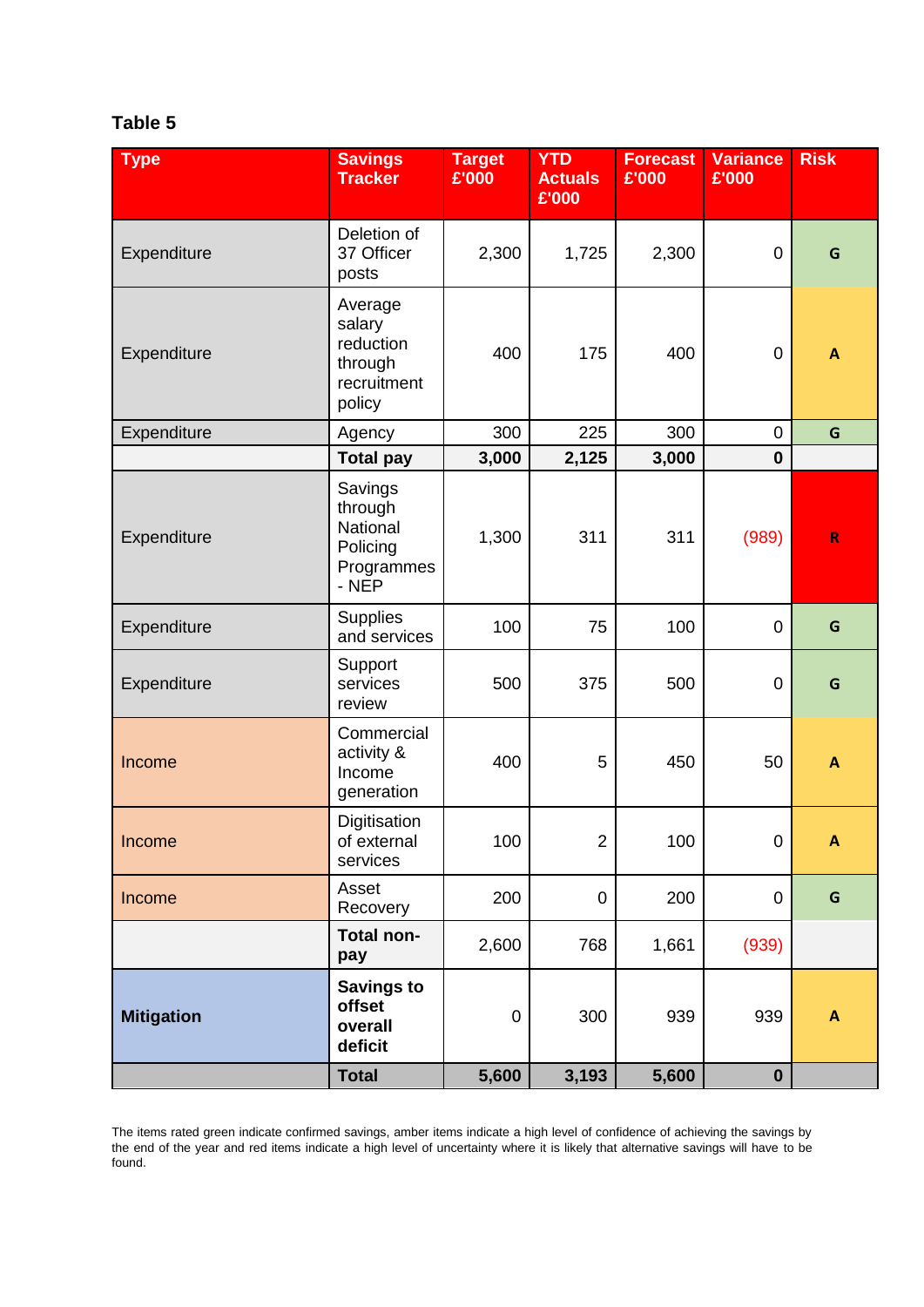- 2.3 The aggregation or RAG rated risks are:
	- Red 23%
	- Amber 16%
	- Green 61%
- 2.4 The main risk in the savings tracker relates to the National Enabling Programme (NEP), where the national roll-out has not generated the anticipated cashable savings. The £1.3m savings identified by consultants some years ago will unfortunately not materialise. A detailed review has been undertaken into how and why the £1.3m was calculated, and it would appear that the anticipated savings were based on unrealistic estimates, aspirational non-cashable efficiencies, and future cost avoidance. Cashable savings realised by other forces mainly relate to reduced travel and drones. Such savings are not relevant for CoLP, and it is now clear that NEP will not generate any cashable savings. To mitigate this, a number of posts have been held vacant while the Transform Programme is implemented, with a view to remodel the existing workforce. This situation is not sustainable and is being utilised as a temporary measure for this year only. In addition, some IT savings have been identified and work is progressing to deliver further savings.
- 2.5 Due to international travel restrictions it has been difficult to deliver overseas training in accordance with the Corporate Plan, however, there is a healthy pipeline of work from Q3 to Q4 in the region of £0.7m.
- 2.6 There is a shortfall in commercial income due to COVID19, and this shortfall will be offset by Home Office COVID funding provided at the end of 2020/21, which is currently held in reserves. Reliance on the reserve will reduce as and when the market recovers during the remainder of the financial year.
- 2.7 We continue to apply the full cost recovery model for funded units (where contracts allow negotiations), all additional funding will be realised at the end of the financial year.
- 2.8 As stated in paragraph 2.4 shortfalls in the savings plan are being offset by extra ordinary vacancy management with a view to remodelling the workforce and deleting posts following an in-depth review of Operational Support and HQ Services.

#### **3. Directorate Revenue Position**

3.1 Directorate budgets are in the process of being disaggregated to take account of the new TOM, so directorate breakdown and variances have not been included in this report.

#### **4. Action Fraud / Cyber**

4.1 In March 2021, the Action Fraud contract with the current supplier was extended to cover the period until the Next Generation Fraud & Cyber Crime Reporting & Analysis Service (FCCRAS) becomes operational. The extension to the contract will entail a refresh of the system and its security (described in the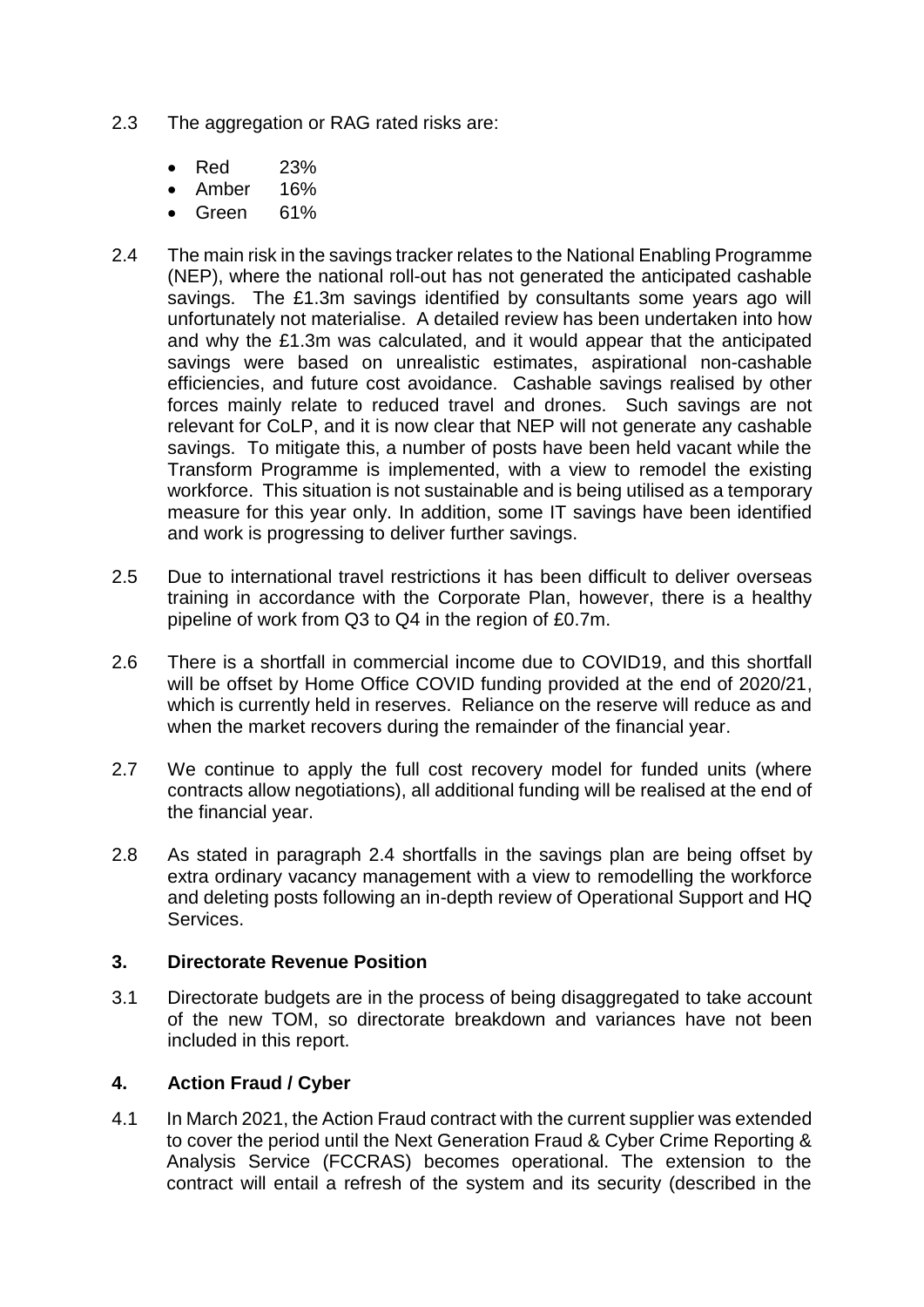Capital section below) and an increase in the annual contract cost. This will be £3.9m in 2021/22 and is funded from £1m of the cash settlement agreed with the supplier, with the balance from the Action Fraud reserve.

#### **5 Income**

- 5.1 Table 6 below sets out grant and income funding totalling £63.37m. Current projections indicate a high level of confidence in receipt from all funders in the current financial year.
- 5.2 The majority of grant income is received or accrued for at the end of year. Steps are taken to claim grant income early in the year if possible.
- 5.3 Current projections indicate a small number of variances against specific grants. The positive variances in (red) indicate an improved position, the negative variances in black indicate a worse position, where grant income may be lower than the budget.

| <b>Name of Grant</b>                                              | <b>Funding Provider</b>                   | 2021/22<br><b>Budget</b><br>E'm | <b>Actuals</b><br><b>YTD</b><br>E'm | <b>Projected</b><br><b>Outturn</b><br>E'm | <b>Projected</b><br><b>Variance</b><br>E'm | <b>Responsible</b><br>Lead |
|-------------------------------------------------------------------|-------------------------------------------|---------------------------------|-------------------------------------|-------------------------------------------|--------------------------------------------|----------------------------|
|                                                                   |                                           |                                 |                                     |                                           |                                            |                            |
| <b>Police Pensions Grant</b>                                      | Home Office                               | (23.0)                          | (14.8)                              | (23.0)                                    | 0.0                                        | LT.                        |
| <b>Action Fraud Managed Service</b>                               | Home Office                               | (6.8)                           | (3.6)                               | (6.8)                                     | 0.0                                        | JV                         |
| Counter Terrorism Policy Grant                                    | Home Office                               | (6.6)                           | (5.3)                               | (7.0)                                     | (0.4)                                      | GF                         |
| Insurance Fraud Enforcement<br>Team                               | <b>Association of British</b><br>Insurers | (4.3)                           | (1.8)                               | (3.8)                                     | 0.5                                        | <b>TH</b>                  |
| <b>National Cyber Security</b><br>Programme                       | Home Office                               | (3.9)                           | (0.0)                               | (3.9)                                     | 0.0                                        | <b>JVP</b>                 |
| <b>Action Fraud National Fraud</b><br>Intelligence Bureau         | Home Office                               | (3.8)                           | (1.9)                               | (4.2)                                     | (0.4)                                      | <b>SA</b>                  |
| <b>National Lead Force</b>                                        | Home Office                               | (3.4)                           | (1.3)                               | (2.3)                                     | 1.1                                        | <b>PS</b>                  |
| Dedicated Cheque & Plastic Card<br>Unit (DCPCU)                   | <b>UK Payments</b><br>Administration Ltd  | (2.7)                           | (1.7)                               | (2.6)                                     | 0.1                                        | <b>GR</b>                  |
| <b>Economic Crime Capability</b><br>Development                   | Home Office                               | (2.6)                           | (0.8)                               | (2.6)                                     | 0.0                                        | AN                         |
| <b>International Property Crime</b><br>Investigation Unit (PIPCU) | Intellectual Property<br>Office           | (2.1)                           | (0.9)                               | (2.0)                                     | 0.1                                        | <b>NC</b>                  |
| <b>Police Transport Grant</b>                                     | <b>Transport for London</b>               | (1.9)                           | (1.0)                               | (2.0)                                     | (0.1)                                      | KT                         |
| Cyber Griffin                                                     | Corporation                               | (0.7)                           | 0.0                                 | 0.0                                       | 0.7                                        | LT.                        |
| Other - International Training<br>and Development Team            | Home Office                               | (0.6)                           | (0.3)                               | (0.6)                                     | 0.0                                        | <b>TR</b>                  |
| Lloyds Sponsorship                                                | Lloyds Bank                               | (0.4)                           | (0.6)                               | (0.6)                                     | (0.2)                                      | AB                         |
| Late Night Levy                                                   | Corporation                               | (0.3)                           | (0.1)                               | (0.3)                                     | 0.0                                        | JP                         |
| London Safety Camera<br>Partnership                               | <b>Transport for London</b>               | (0.3)                           | (0.1)                               | (0.3)                                     | 0.0                                        | AM                         |
| <b>Tower Bridge</b>                                               | Corporation                               | (0.1)                           | (0.0)                               | (0.1)                                     | 0.0                                        | AM                         |

#### **Table 6**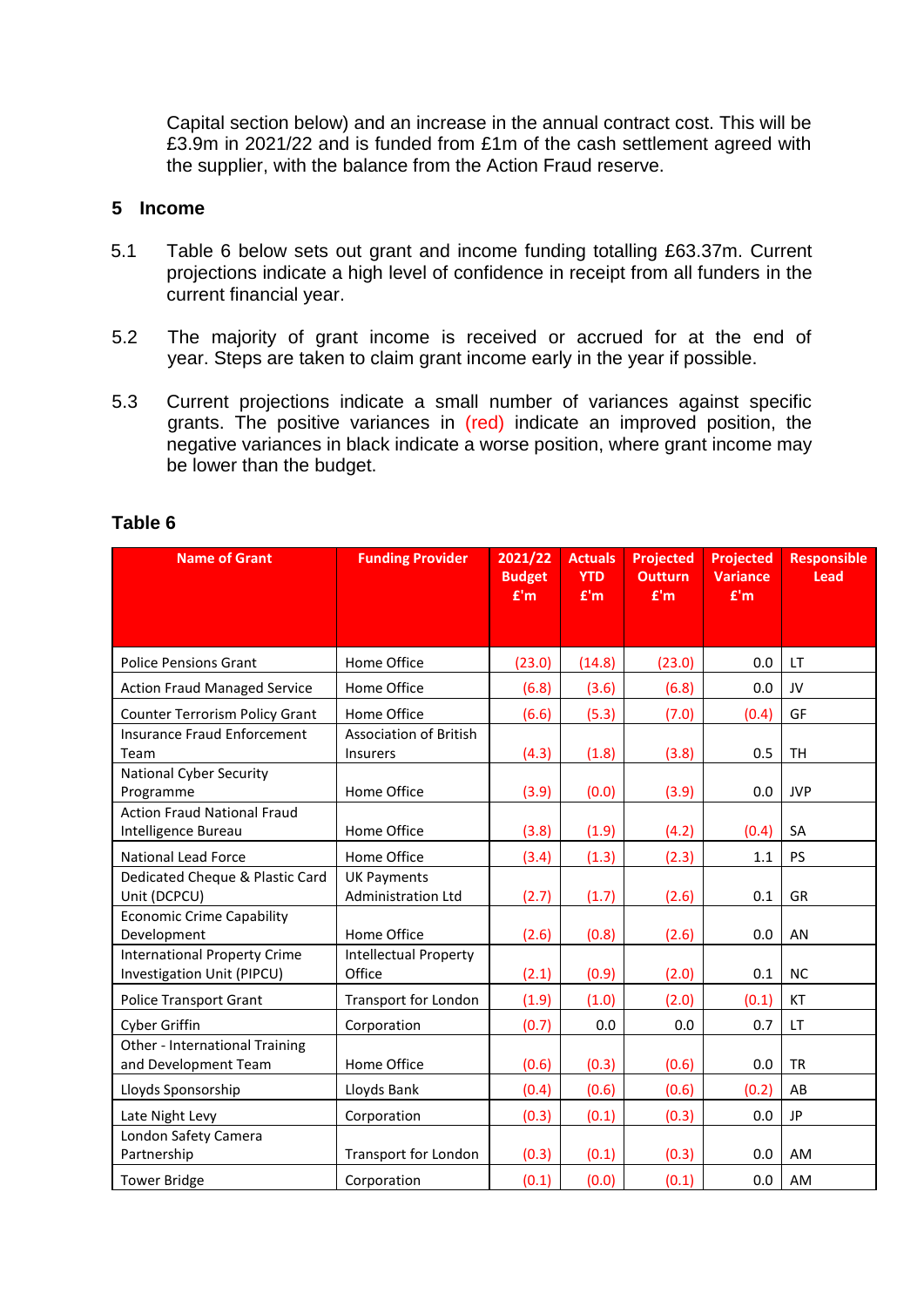| Interpol Secondment            | Interpol                     | (0.1)   | 0.0     | (0.0)   | 0.0    | <b>NC</b> |
|--------------------------------|------------------------------|---------|---------|---------|--------|-----------|
| 21/22 Year 2 Ringfenced Police |                              |         |         |         |        |           |
| Uplift Programme (PUP)         | Home Office                  | 0.0     | (0.2)   | (0.3)   | (0.3)  | AB        |
| <b>Common Police Services</b>  | College of Policing          |         |         |         |        |           |
| Contributions                  | and HMICFRS                  | 0.0     | (0.1)   | (0.1)   | (0.1)  | AB        |
| Counter Terrorism & VS Grant   | Home Office                  | 0.0     | (0.1)   | 0.0     | 0.0    | GF        |
|                                | Cambridgeshire               |         |         |         |        |           |
| DNSP and FPM's Device Cost     | Constabulary                 | 0.0     | (0.3)   | (0.1)   | (0.1)  | <b>NS</b> |
|                                | <b>Intellectual Property</b> |         |         |         |        |           |
| Fraud Northern Hub             | Office                       | 0.0     | (0.2)   | (0.4)   | (0.4)  | <b>PS</b> |
|                                | London Mayors                |         |         |         |        |           |
| Free Rail Travel on TfL        | Office                       | 0.0     | 0.0     | (0.6)   | (0.6)  | IJ        |
| <b>Prevent Grant</b>           | Home Office                  | 0.0     | (0.1)   | (0.1)   | (0.1)  | <b>JP</b> |
|                                | Miscellaneous                |         |         |         |        |           |
| PTF & NCSP Funding Grant       | income                       | 0.0     | (0.0)   | (0.2)   | (0.2)  | <b>DP</b> |
|                                | Cambridgeshire               |         |         |         |        |           |
| Secondments                    | Constabulary                 | 0.0     | (0.0)   | (0.1)   | (0.1)  | <b>MW</b> |
|                                | Mayor's Office for           |         |         |         |        |           |
| Secondments                    | Policing and Crime           | 0.0     | (0.0)   | (0.1)   | (0.1)  | <b>MW</b> |
| Secondments                    | Metropolitan Police          | 0.0     | (0.0)   | (0.1)   | (0.1)  | <b>MW</b> |
| Misc                           | Various                      | 0.0     | (0.3)   | (0.3)   | (0.3)  | Various   |
| <b>Total</b>                   |                              | (63.37) | (35.52) | (64.29) | (0.93) |           |

- 5.4 Although funding streams are confirmed for the 2021/22 financial year there is a significant risk to funding from the Police Transport Grant from Transport for London (£2m). Negotiations are currently in progress
- 5.5 We have been notified by the Bank of England that the current contract will be terminated at the end of 2021/22 (£1.1m). This is due to a significant reduction in cash in the economy and the introduction of polymer banknotes. (The contract is not included in the above table it is held within Fees and Charges).
- 5.6 There will be a reduction in Home Office funding for 19 CT officers from 23/24 (£1.5m).
- 5.7 As outlined in the Medium-Term Financial Plan, work continues to ensure there is a full cost recovery approach to all funded units. The full cost recovery model is applied as and when existing contracts allow negotiations.

# **6. Overtime**

- 7.1 The overall overtime budget is £2.2m; £1.6m core funded and £0.6m funded units.
- 7.2 Gross expenditure to the end of Q3 is £2.2m, offset by a 20/21 accrual of £0.4m, resulting in net expenditure of £1.8m. There has been a significant reduction in overtime demand during COVID, however, crime levels have increase in the City as workers and visitors return, including serious crime incidents requiring significant investigative resource and time. There were several planned events and demonstrations in the City during Q3, and at this stage it is assumed that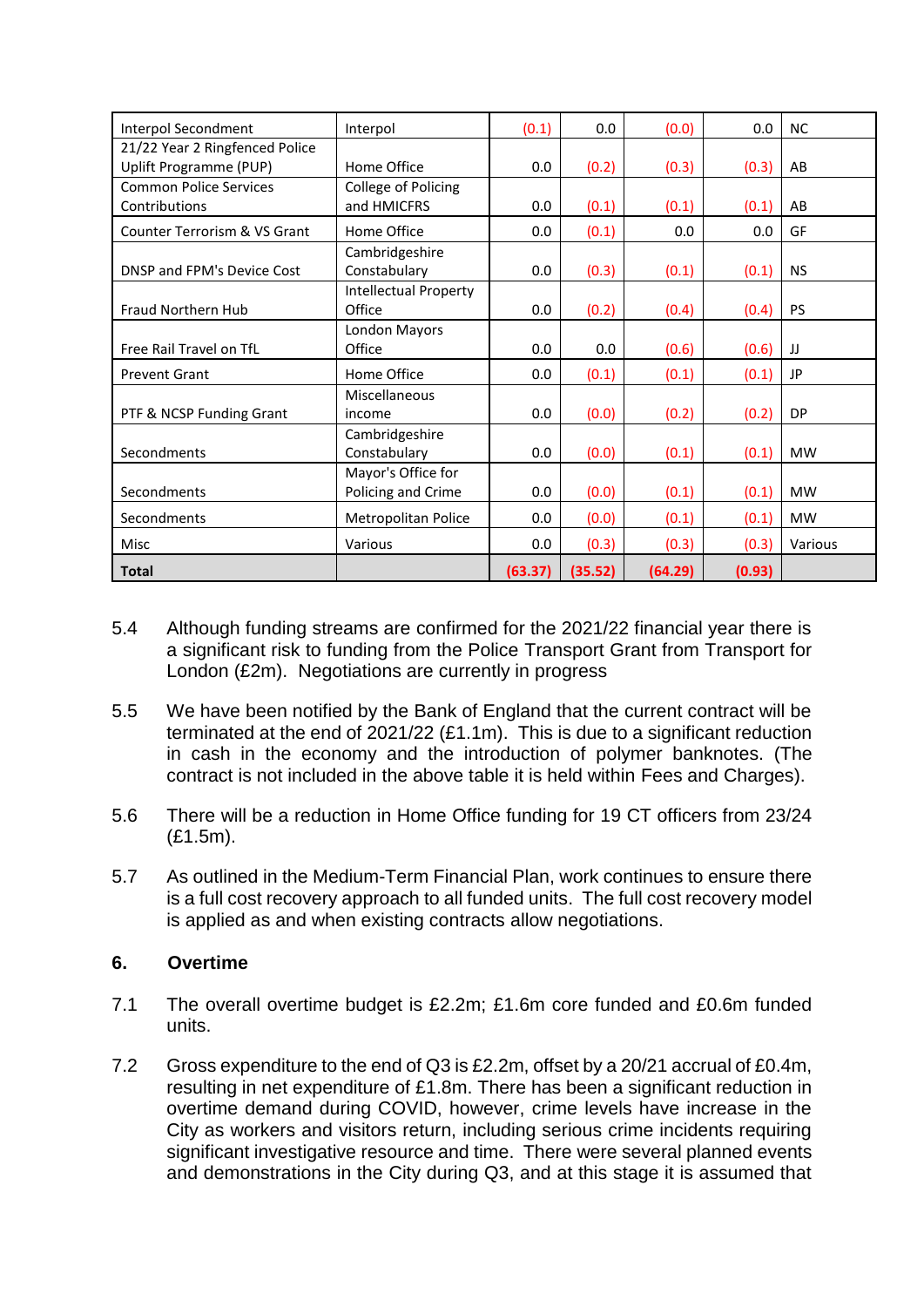the overtime budget will be fully utilised, with potential for further pressures for the rest of the year. Some costs may be recoverable from Home Office grant.

The main reasons for overtime are:

- Covering for vacant posts (backfilling / Business as Usual)
- Extinction Rebellion
- Bank of England armed escorts (funded by the Bank)
- Op Benbow (Mutual aid operation with MPS)
- Prisoner handling and investigations
- 7.3 The largest spending Directorate is Local Policing, with 55% (£1.2m) of overall overtime. The main reasons are business as usual, backfilling and Bank of England which accounts for 33% of all overtime to date. It is expected that the need for backfilling and BAU will increase as more vacancies are held, however, it is difficult to predict requirements relating to future unknown policing requirements.
- 7.4 The chart below shows cumulative overtime expenditure over the last 4 years, which projects a year-end reduction in the current financial year compared to previous years.



#### **8 Capital Programme**

- 8.1 There are two elements to the CoLP Capital Programme; the legacy schemes approved prior to 2020/21 and funded by the Corporation of London, and schemes approved through a £5m annual loan facility from the Corporation from 2020/21 onwards.
- 8.2 The forecast provides a summary overview of the capital budget for the period 2021 to 2025. Progress of the Capital Programme and further details for each project are shown in Appendix 1.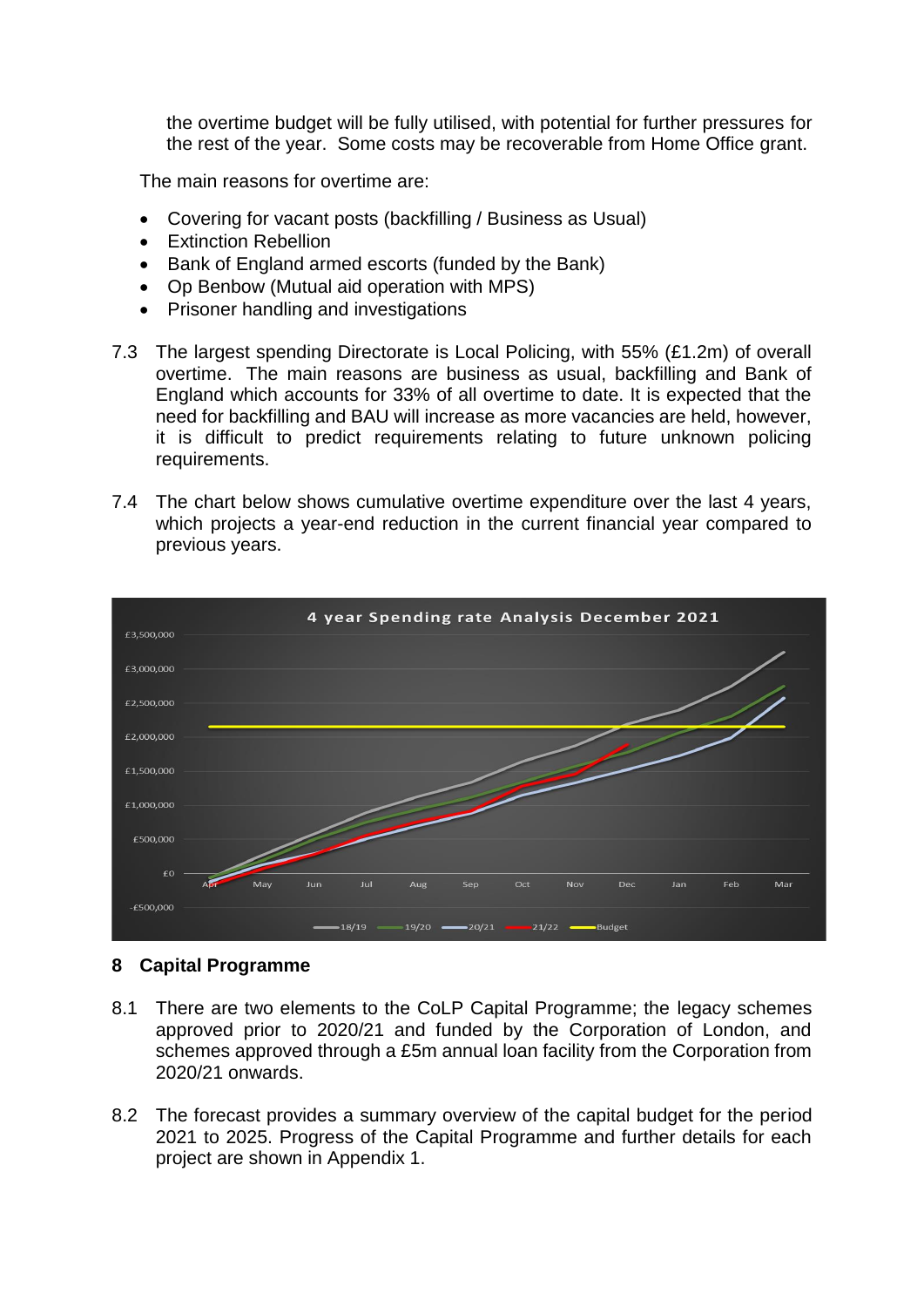|                                                | <b>Capital</b><br><b>Programme</b> | <b>Prior</b><br>Year | <b>Spend</b><br>to $Q3$ | <b>Forecast</b><br><b>Spend</b> | <b>Forecast</b><br>spend | <b>Total</b>    | <b>Forecast</b> |
|------------------------------------------------|------------------------------------|----------------------|-------------------------|---------------------------------|--------------------------|-----------------|-----------------|
|                                                | <b>Budget</b>                      | <b>Spend</b>         | 2021/22                 | 2021/22                         | <b>Future</b><br>years   | <b>Forecast</b> | <b>Variance</b> |
|                                                | £000                               | £000                 | £000                    | £000                            | £000                     | £000            | £000            |
| <b>IT Related</b>                              | 11,557.3                           | 758.0                | 379.9                   | 1,846.0                         | 7,346.4                  | 9,950.4         | $-1,606.9$      |
| Equipment                                      | 67.9                               | 0.0                  | 0.0                     | 0.0                             | 0.0                      | 0.0             | $-67.9$         |
| Fleet                                          | 1,711.0                            | 0.0                  | 117.7                   | 250.0                           | 1,461.0                  | 1,711.0         | 0.0             |
| Accommodation                                  | 510.0                              | 0.0                  | 12.0                    | 125.0                           | 285.0                    | 410.0           | $-100.0$        |
| <b>Action Fraud</b>                            | 2,000.0                            | 0.0                  | 1,914.0                 | 2,000.0                         | 0.0                      | 2,000.0         | 0.0             |
| <b>Loan Funded</b><br><b>Capital Programme</b> | 15,846.2                           | 758.0                | 2,423.7                 | 4,221.0                         | 9,092.4                  | 14,071.4        | $-1,774.8$      |
| <b>CoL Funded Capital</b><br>Programme         | 33,717.7                           | 25,813.7             | 2,907.3                 | 4,967.9                         | 337.6                    | 31,119.2        | $-2,598.5$      |
| <b>Total</b>                                   | 49,563.9                           | 26,571.7             | 5,331.0                 | 9,188.9                         | 9,430.0                  | 45,190.6        | $-4,373.3$      |

#### **Table 7 - Summary of Capital Programme 2021 to 2025**

- 8.3 For the four-year programme to 2025 there is a forecast underspend of £4.4m. The following narrative provides commentary on the significant whole life variances, with more detail shown in Appendix 1.
- 8.4 The Decant Accommodation Programme, funded by the Corporation, has been fully delivered apart from provision of the Mounted Unit accommodation, an underspend on the CoLP fit out components has covered overspends on the structural components.
- 8.5 Within the Loan Funded Capital Programme the IT projects and also the replacement of Surveillance equipment has been re-scoped. This has resulted in a revised total forecast underspend of £1.9m. Offsetting this is a forecast overspend on the Body Worn Video replacement project of £0.3m, which was highlighted in the Q2 report.
- 8.6 For the CoL funded programme, most of the schemes are coming towards the end of their programmes. The exceptions are for HRi, first phase of Emergency Services Mobile Communications Programme (ESMCP), and the Secure City Programme. The ESMCP programme is a national Home Office programme and is in the process of being re-scoped. Future spend on this will need to be via the loan-funded programme.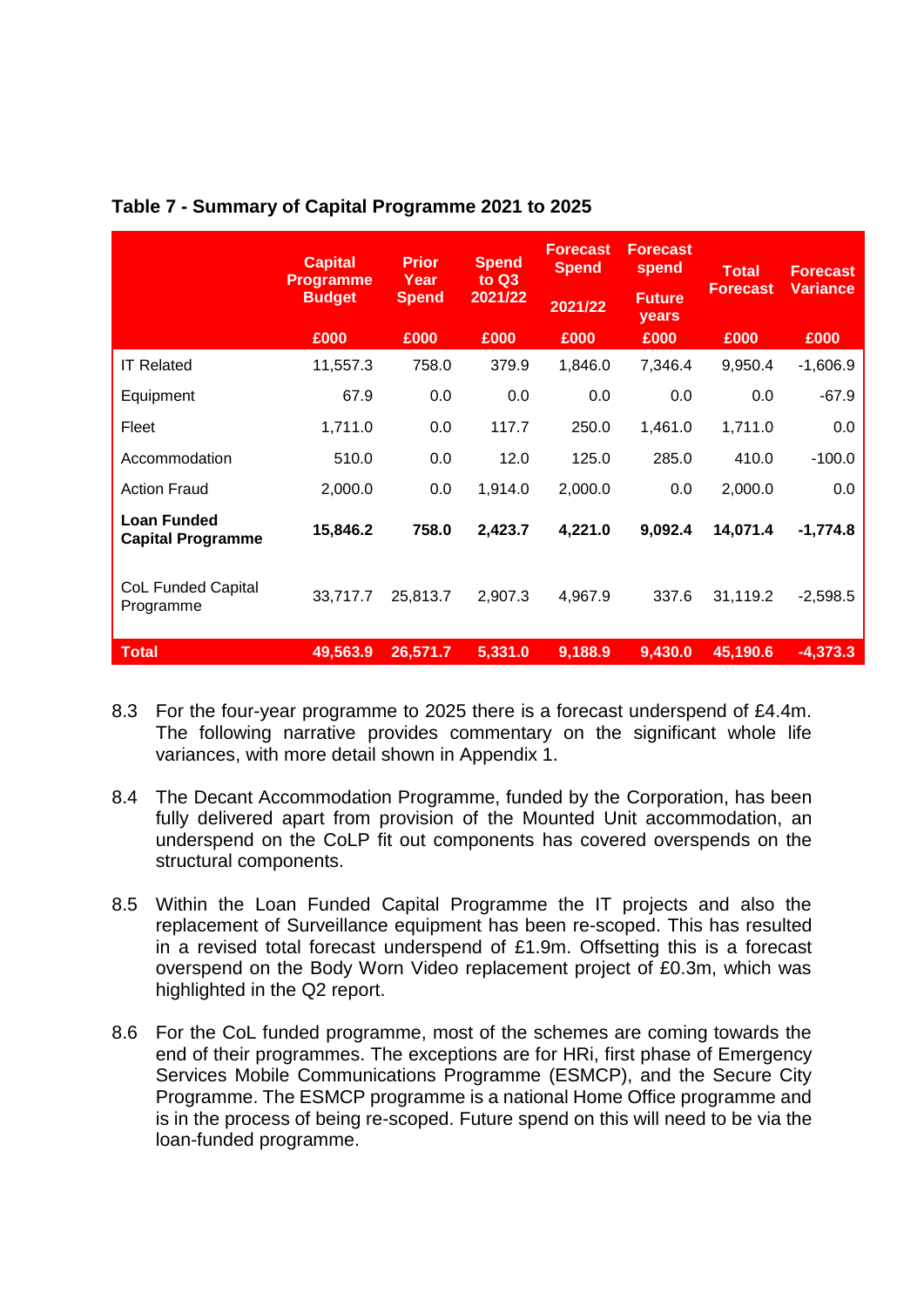8.7 Table 8 focuses on the loan-funded capital projects scheduled for 2021/22. The profiled budget spend for the current year is £8.642m, which includes £3.696 carried over from 2020/21 and £4.946 for the 2021/22 programme approved in March 2021. Again, Appendix 1 provides the detail for each project.

|                                         | 2021/22<br><b>Capital</b><br><b>Budget</b> | <b>Forecast</b><br><b>Spend to Q2</b><br><b>Spend</b><br>2021/22<br>2021/22 |         | <b>Forecast</b><br><b>Variance</b> |
|-----------------------------------------|--------------------------------------------|-----------------------------------------------------------------------------|---------|------------------------------------|
|                                         | £000                                       | £000                                                                        | £000    | £000                               |
| <b>IT Related</b>                       | 7,388.3                                    | 379.9                                                                       | 1,846.0 | $-5,542.3$                         |
| Equipment                               | 67.9                                       | 0.0                                                                         | 0.0     | $-67.9$                            |
| Fleet                                   | 736.0                                      | 117.7                                                                       | 250.0   | $-486.0$                           |
| Accommodation                           | 450.0                                      | 12.0                                                                        | 125.0   | $-325.0$                           |
| <b>Action Fraud</b>                     | 0.0                                        | 1,914.0                                                                     | 2,000.0 | 2,000.0                            |
| <b>Loan Funded Capital</b><br>Programme | 8,642.1                                    | 2,423.7                                                                     | 4,221.0 | $-4,421.2$                         |

# **Table 8 – 2021/22 Loan-Funded Capital Budget Forecast**

- 8.8 As a part of the Action Fraud project, this Board is aware of the need for the current contract with the current supplier to be extended. As a part of this extension a refresh of the system is required to maintain its operation and security, which will cost just under £2m. This expenditure is a pressure on the loan-funded capital budget for CoLP and will need to be met from within the loan funding approved for this year. This will lead to increased pressure on future years' capital
- 8.9 Expenditure to date against the profiled budget for the current year is £2.4m, which is mostly driven by the Action Fraud project.
- 8.10 The in-year capital budget will be significantly underspent this year for several factors, including the lack of internal resources to manage and global supply restrictions. Since the Corporation's strategic move to cloud-based computing and storage, projects with a high level of IT involvement increasingly require lower amounts of capital investment, but increased revenue budget to meet ongoing costs. The CoLP revenue budget is already under significant pressure meaning that off-setting savings and efficiencies are identified before a project can proceed. Inevitably, this leads to delays.
- 8.11 The commentary on the projects with significant slippage is set out below.
- 8.12 The e-Discovery tool is software to assist in forensics. Gateway papers are being prepared although implementation will be in 2022/23.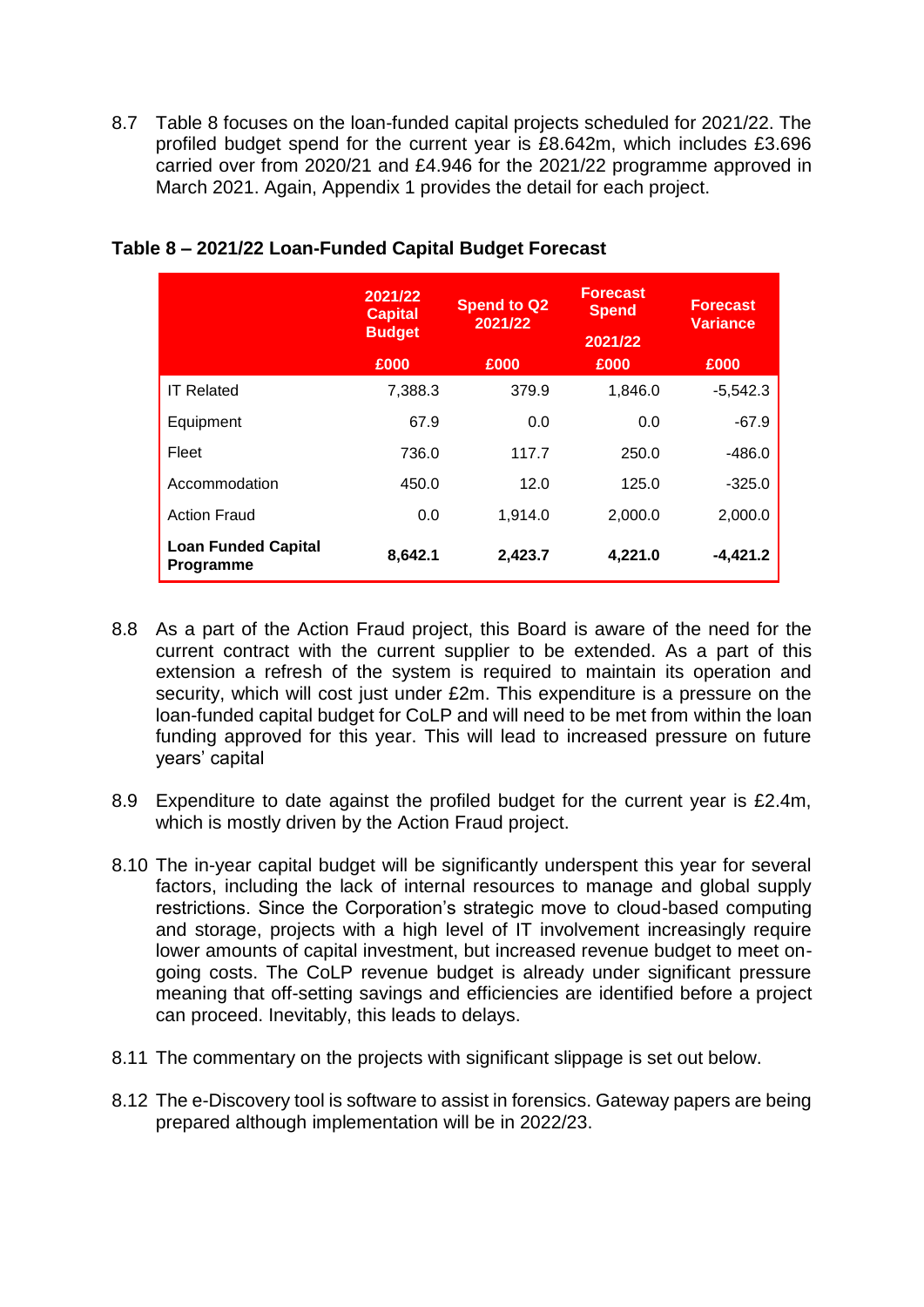- 8.13 The review and re-scoping of a number of Digital & IT projects, as described above, will lead to the total programme budgets not being required totalling £1.2m. In addition, other projects will straddle the financial year end and approximately £0.9m of costs will be incurred in the next year.
- 8.14 The upgrade of the Oracle platform for HR Project is linked to Corporation project and will spend in tandem. Expenditure is likely to be spread over next three years.
- 8.15 The Command & Control Project is a joint upgrade led by the Metropolitan Police (MPS). A project board has been in place since the start of the year, and further information is expected from the MPS, with detailed discussions and agreement to follow. This is expected to push delivery of this into the next financial year.
- 8.16 The National Law Enforcement Data Programme is a part of a nationwide project and not CoLP acting alone. This has not progressed in the current year and will be delayed until 2022/23.
- 8.17 The rescoping of the Surveillance Equipment project replacement project has led to a reduction in the total forecast expenditure. This exercise will also lead to most of the capital expenditure falling in the new financial year.
- 8.18 The Gateway and Business case for the replacement of the In Car Audio/ Visual are under development. There are significant dependencies between this and other IT related projects leading to further work is on-going to ensure value for money across all. Therefore, spend in this year likely to be low.
- 8.19 CoLP has an annual fleet replacement programme budget of £250,000. Due to delays caused by the pandemic and lock down, the delivery of 2020/21 vehicles were delayed, and the budget carried over to this year. The 2021/22 tranche has been approved by Projects Sub Committee but delays between order and delivery may lead this budget not being fully spend in 2021/22.
- 8.20 The specifications for the procurement of electric motorcycles are continuing, and at this stage delivery and expenditure is likely to be in the next financial year.
- 8.21 Finance has worked with the business to improve the accuracy of forecasting. Although the forecast expenditure to the end of the year is significantly lower than in quarters 1 and 2, there remains a material risk that actual expenditure at year end will be lower still.

#### **9 Transactional finance**

9.1 There has been a significant improvement in transactional performance during 2021/22. Table 9 below shows performance against the Corporation's target for payment of invoices within 10 / 30 days and compliance performance. This improvement is due to roll-out of self service across the Force, which has also generated a 40% reduction in the Transactional Finance Team.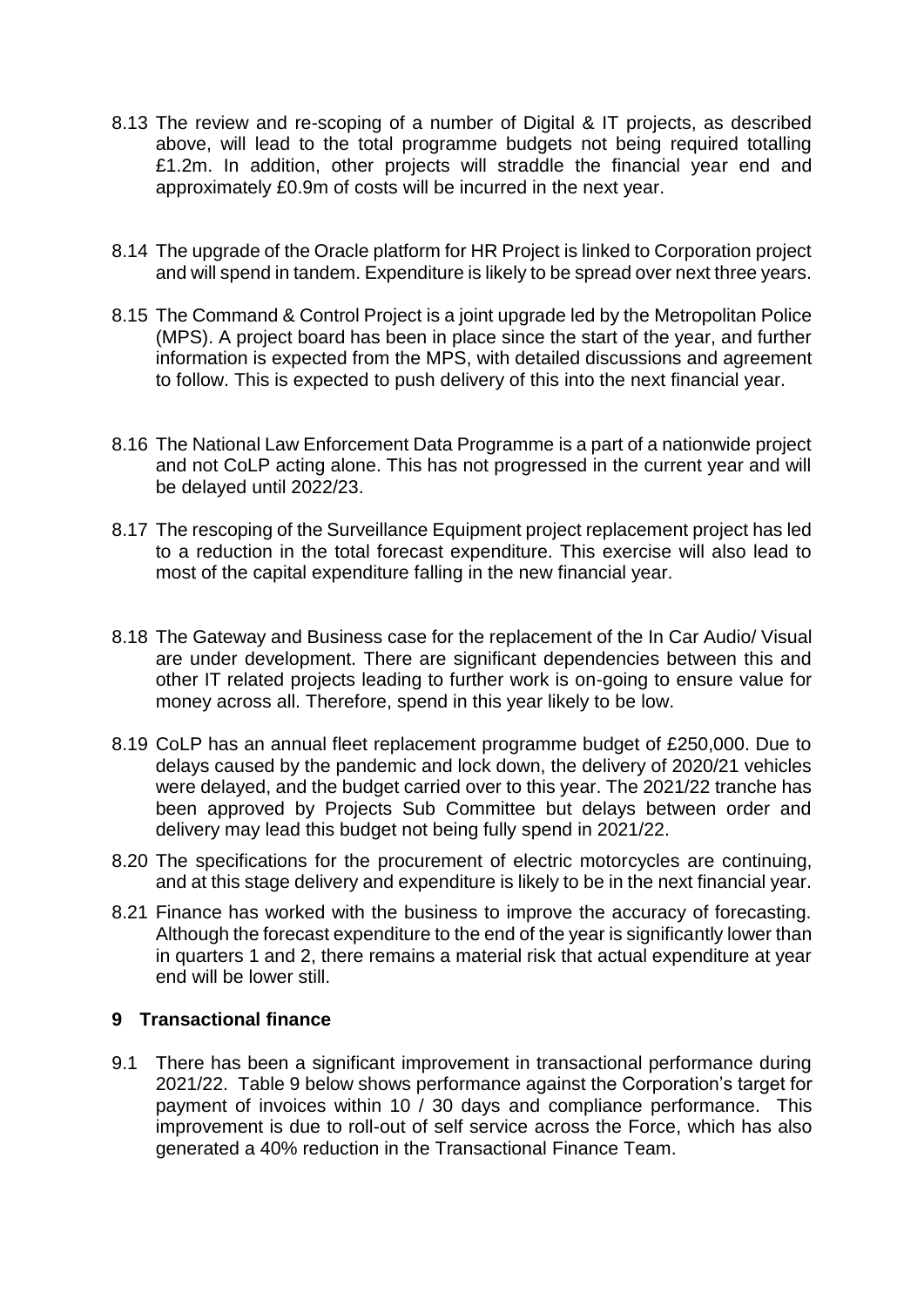| <b>Month</b>            | 10 Day SME<br><b>Transactions</b><br>Qty | <b>SME Paid</b><br>after 10<br>days Qty | 10 Days<br><b>SME on</b><br>time % | <b>Target</b><br>(88%) | <b>Average</b><br><b>Days to Pay</b><br>(A)<br>transactions) |
|-------------------------|------------------------------------------|-----------------------------------------|------------------------------------|------------------------|--------------------------------------------------------------|
| Apr-21                  | 2,761                                    | 291                                     | 90%                                | 88%                    | 14                                                           |
| $May-21$                | 2,267                                    | 249                                     | 89%                                | 88%                    | 14                                                           |
| Jun-21                  | 2,503                                    | 253                                     | 90%                                | 88%                    | 15                                                           |
| $Jul-21$                | 2,675                                    | 460                                     | 83%                                | 88%                    | 18                                                           |
| Aug-21                  | 2,154                                    | 410                                     | 81%                                | 88%                    | 16                                                           |
| $Sep-21$                | 2,416                                    | 374                                     | 85%                                | 88%                    | 16                                                           |
| $Oct-21$                | 2,931                                    | 398                                     | 86%                                | 88%                    | 16                                                           |
| <b>Nov-21</b>           | 3,086                                    | 451                                     | 85%                                | 88%                    | 18                                                           |
| Dec-21                  | 3,186                                    | 442                                     | 86%                                | 88%                    | 15                                                           |
| <b>Total FY 2021/22</b> | 23,979                                   | 3,328                                   | 86%                                | 88%                    | 16                                                           |

# **Table 9** - Payment Performance - 10 days

**Table 10** – Payment Performance – 30 days

| <b>Month</b>            | <b>All</b><br><b>Transactions</b><br>Qty | <b>Paid after</b><br>30 days Qty | 30 days on<br>time % | <b>Target</b> |
|-------------------------|------------------------------------------|----------------------------------|----------------------|---------------|
| Apr-21                  | 5,000                                    | 216                              | 96%                  | 97%           |
| $May-21$                | 4,537                                    | 198                              | 96%                  | 97%           |
| Jun-21                  | 5,144                                    | 237                              | 95%                  | 97%           |
| Jul-21                  | 5,240                                    | 400                              | 92%                  | 97%           |
| Aug-21                  | 4,167                                    | 292                              | 92%                  | 97%           |
| $Sep-21$                | 4,965                                    | 333                              | 93%                  | 97%           |
| Oct-21                  | 5,272                                    | 357                              | 93%                  | 97%           |
| <b>Nov-21</b>           | 5,600                                    | 469                              | 92%                  | 97%           |
| <b>Dec-21</b>           | 5,970                                    | 352                              | 94%                  | 97%           |
| <b>Total FY 2021/22</b> | 45,895                                   | 2,854                            | 94%                  | 97%           |



| <b>Month</b>  | <b>Invoices</b><br><b>Received</b> | <b>Compliant</b><br><b>Invoices</b> | <b>Value of</b><br><b>Compliant</b><br><b>Invoices</b> | <b>Compliant</b><br><b>Invoices %</b> |
|---------------|------------------------------------|-------------------------------------|--------------------------------------------------------|---------------------------------------|
| Apr-21        | 653                                | 646                                 | £3,630,824                                             | 99%                                   |
| $May-21$      | 681                                | 667                                 | £3,252,503                                             | 98%                                   |
| Jun-21        | 783                                | 764                                 | £3,674,187                                             | 98%                                   |
| Jul-21        | 685                                | 656                                 | £6,997,408                                             | 96%                                   |
| Aug-21        | 627                                | 613                                 | £3,668,384                                             | 98%                                   |
| $Sep-21$      | 675                                | 659                                 | £3,185,812                                             | 98%                                   |
| Oct-21        | 668                                | 654                                 | £3,570,063                                             | 98%                                   |
| <b>Nov-21</b> | 794                                | 776                                 | £3,378,553                                             | 98%                                   |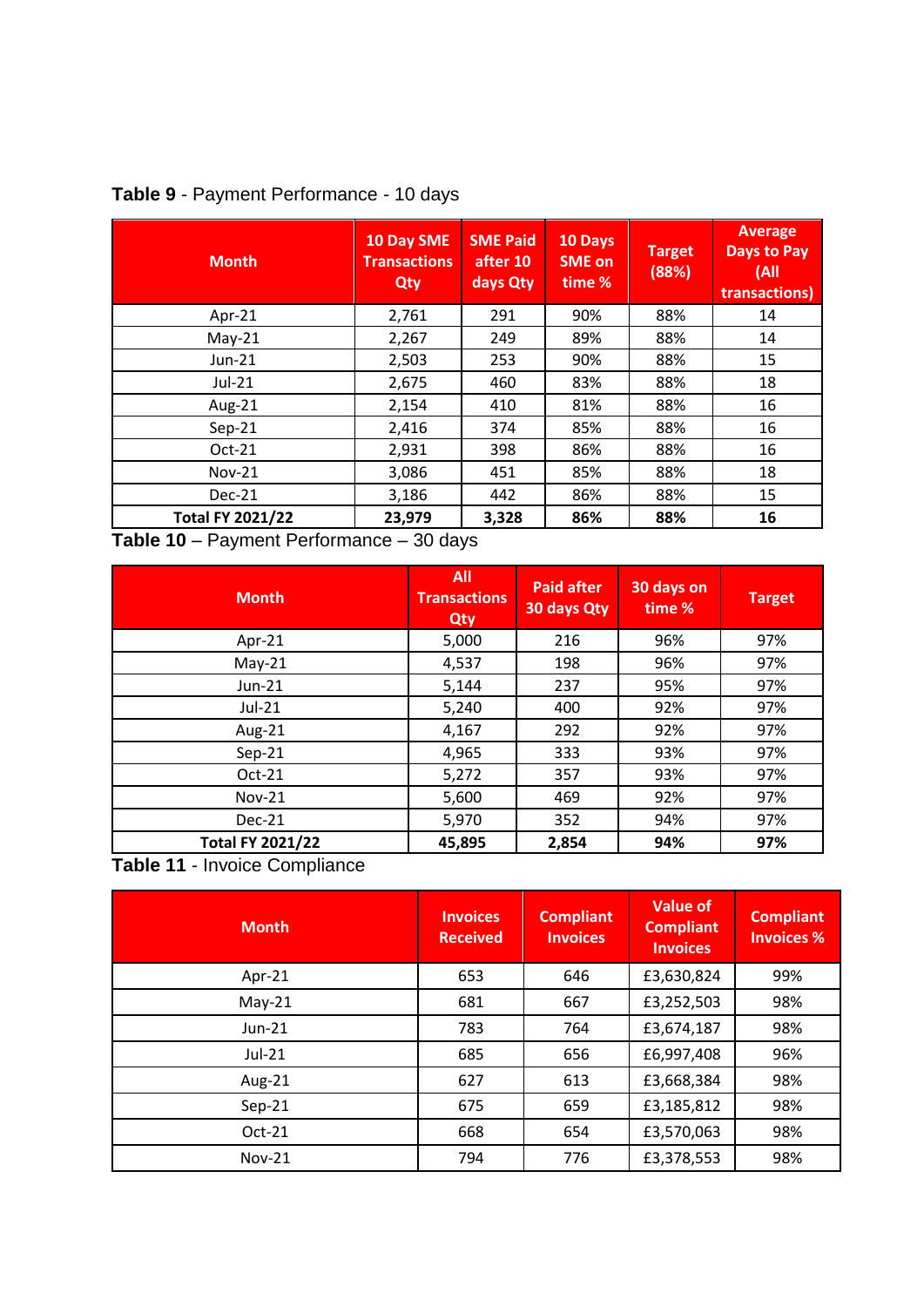| Dec-21 | 642   | 618   | ,274,247<br>ົາ<br>- / ے, د __ | 96% |
|--------|-------|-------|-------------------------------|-----|
| Total  | 6,208 | 6,053 | 34,631,981                    | 98% |

#### **10 Use of Reserves**

10.1 The Police reserves position is summarised in Table 12 below

**Table 12**

|                                         | <b>Opening</b><br><b>Balance</b> | <b>Projected</b><br><b>Spend</b> | <b>Projected</b><br><b>Closing</b><br><b>Balance</b> |
|-----------------------------------------|----------------------------------|----------------------------------|------------------------------------------------------|
|                                         | E'm                              | E'm                              | E'm                                                  |
| <b>POCA</b>                             | (2.2)                            | 0.5                              | (1.7)                                                |
| <b>Action Fraud</b>                     | (2.9)                            | 2.9                              | 0.0                                                  |
| <b>Transformational Funding</b>         | (0.1)                            | 0.0                              | (0.1)                                                |
| <b>Police Capital Financing Reserve</b> | (0.5)                            | 0.0                              | (0.5)                                                |
| Earmarked Reserve - COVID 19            | (0.4)                            | 0.4                              | 0.0                                                  |
| <b>General Reserve</b>                  | (1.0)                            | 0.0                              | (1.0)                                                |
| <b>Total</b>                            | (7.1)                            | 3.8                              | (3.3)                                                |

- 10.2 The Proceeds of Crime Act (POCA) reserve relates to the National Asset Recovery Incentivisation Scheme (ARIS), where relevant agencies get back a proportion of what they recover. This is an unusual arrangement requiring the ongoing agreement of the Home Office. Although the use of ARIS allocations is a matter for each agency, there is an expectation that such funds are used to improve performance on asset recovery and to fund local crime fighting priorities for the benefit of the community in the following categories:
	- Asset Recovery Work
	- Crime Reduction projects
	- Community Projects
	- Miscellaneous expenditure
- 10.3 Expenditure is subject to an annual audit, and there is an expectation that all ARIS funds are completely utilised in-year. CoLP's POCA reserve relates to unspent balances built up over several years, over and above the annual £0.5m estimated receipts which is built into the base budget.
- 10.4 The opening balance at the start of the financial year was £2.2m. Expenditure from the POCA reserve is subject to a bidding process via the Strategic Finance Board, where bids are assessed against the categories set out above. The reserve is not utilised for projects that require ongoing revenue funding such as the establishment of new posts or new IT systems which attract ongoing revenue costs. Due to the nature and the audit requirements relating to ARIS funds, the POCA reserve should not be viewed as a general reserve to be used to support the revenue budget. Doing so might compromise future arrangements with the Home Office.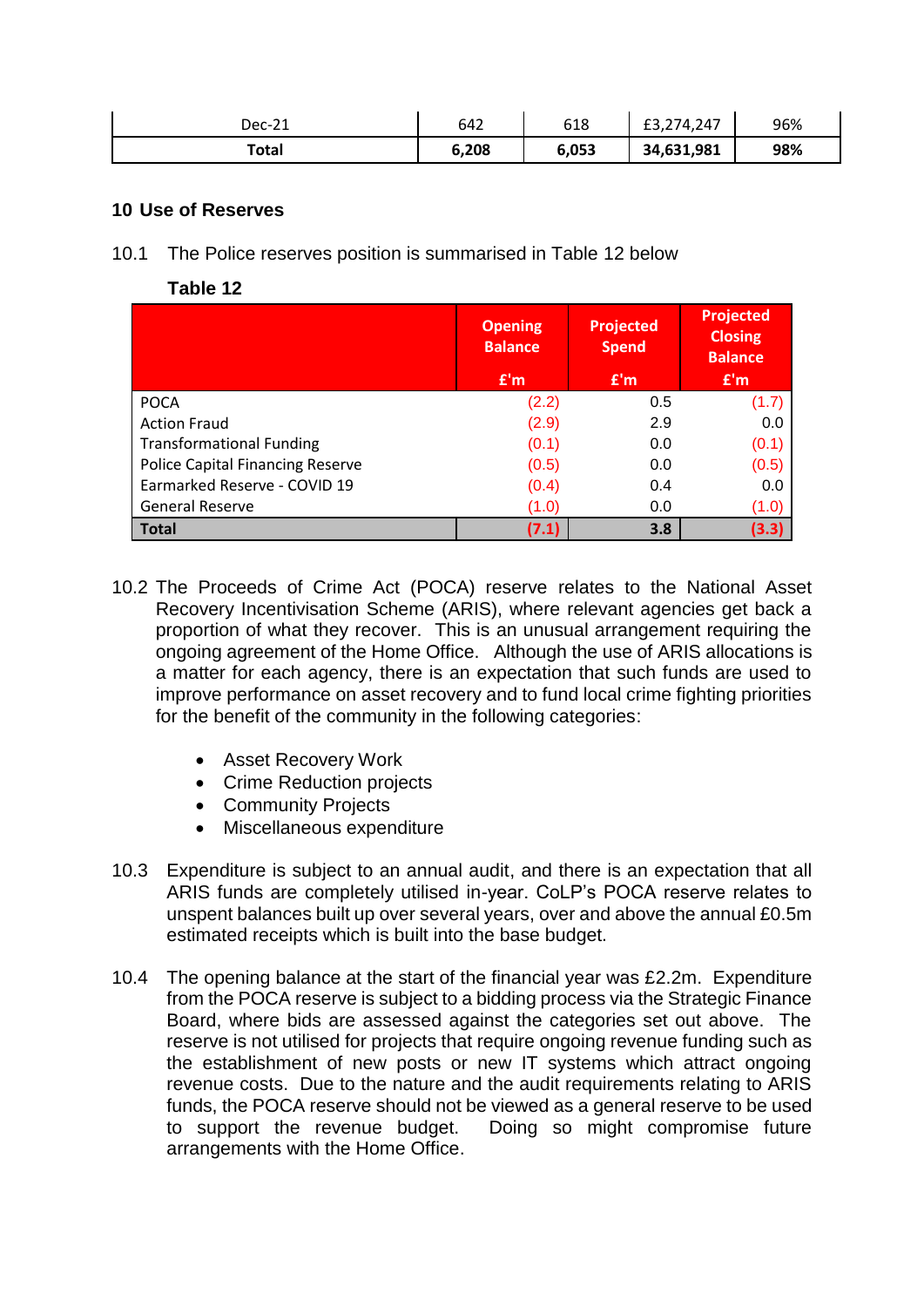10.5 It is anticipated that the Action Fraud Reserve will be fully utilised this financial year.

# **11 Risk Management**

11.1 Table 10 below identifies the key risks and mitigating controls contained within this report: (quantum included where possible)

| <b>Risk</b>                                                                          | <b>Impact</b>                                                                                                                                   | <b>Mitigation</b>                                                                                                                                |
|--------------------------------------------------------------------------------------|-------------------------------------------------------------------------------------------------------------------------------------------------|--------------------------------------------------------------------------------------------------------------------------------------------------|
| Loss of Grants and<br>Income                                                         | TfL Grant - £2.0m                                                                                                                               | Received in full for<br>2021/22, but at risk for<br>future years                                                                                 |
| International training<br>not being delivered<br>due to Covid travel<br>restrictions | £0.5m                                                                                                                                           | A healthy pipeline is in<br>place if overseas travel<br>restrictions are<br>reduced                                                              |
| 2021/22 Ring-fenced<br>grant                                                         | £0.35m                                                                                                                                          | Drawdown from<br>COVID surge reserve if<br>required                                                                                              |
| <b>Action Fraud</b>                                                                  | Costs may exceed<br>budgets                                                                                                                     | Funds have been set<br>aside and the position<br>is under constant<br>review                                                                     |
|                                                                                      |                                                                                                                                                 |                                                                                                                                                  |
| <b>Risk</b>                                                                          | <b>Impact</b>                                                                                                                                   | <b>Mitigation</b>                                                                                                                                |
| Major incidents                                                                      | Early engagement with<br>the Home Office to<br>ensure opportunities for<br>cost recovery are<br>maximised.                                      | No issues to mitigate                                                                                                                            |
| Crime Performance /<br>Safety issues                                                 | All such issues will be<br>reported to Members                                                                                                  | No issues to mitigate                                                                                                                            |
| Vacancy factor                                                                       | The vacancy factor is<br>reviewed and revised<br>throughout the year. All<br>recruitment is approved<br>by the Strategic<br>Workforce Planning. | A higher level of<br>vacancies is held to<br>balance the 2021/22<br>budget, which is<br>causing operational<br>problems in a number<br>of areas. |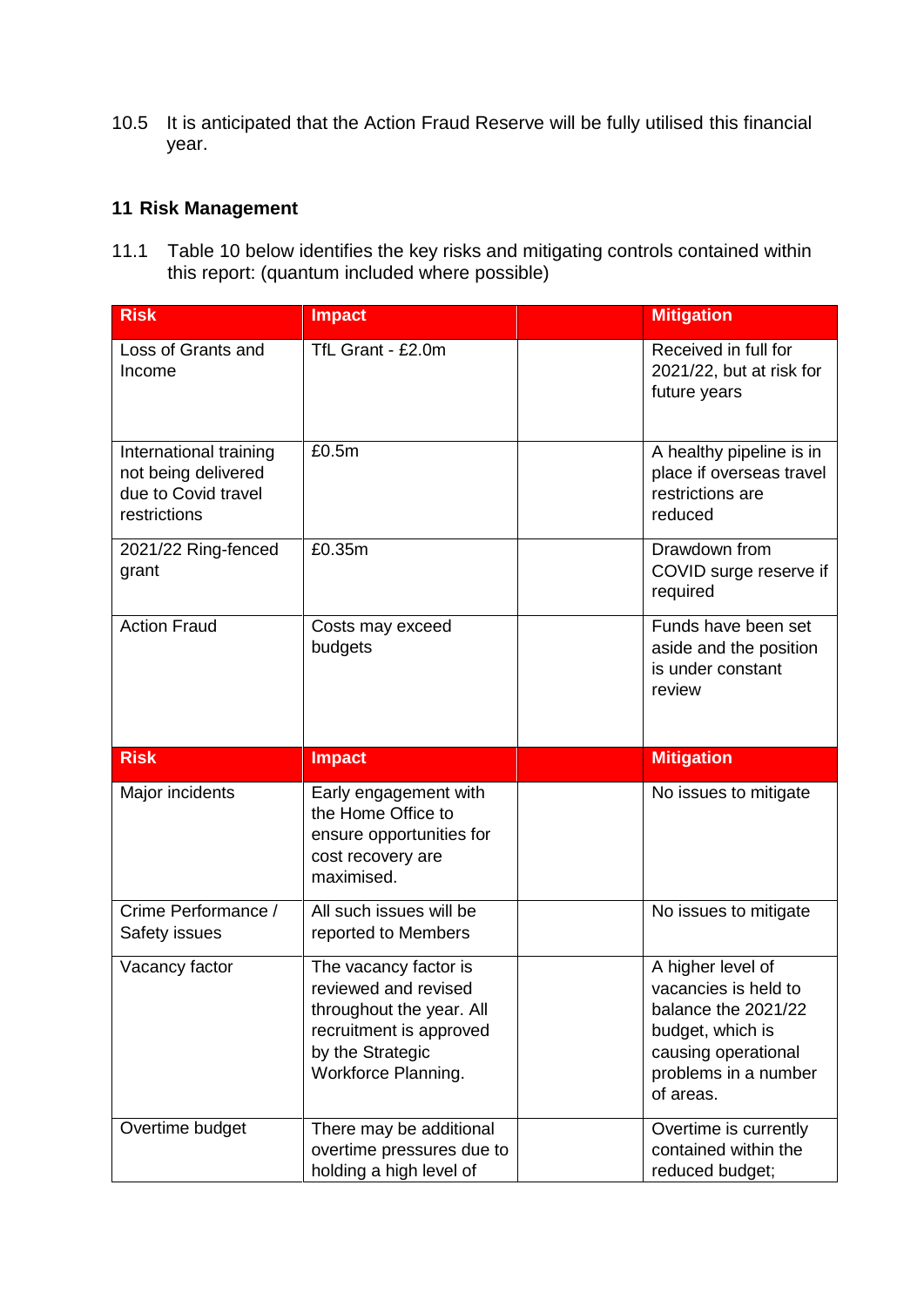|                                                         | vacancies and planned<br>protests in the City                                                                                                                                                                                                                       |                                                                                                     | however, additional<br>pressures are<br>expected in Q3 and<br>Q4.                                                                                                                             |
|---------------------------------------------------------|---------------------------------------------------------------------------------------------------------------------------------------------------------------------------------------------------------------------------------------------------------------------|-----------------------------------------------------------------------------------------------------|-----------------------------------------------------------------------------------------------------------------------------------------------------------------------------------------------|
| Deferred Weekly<br>Leave (DWL)                          | Accrued DWL has been<br>quantified, currently<br>£1.5m for Officers and<br>£0.1m for staff, however,<br>the build-up of DWL may<br>be subject to unplanned<br>events over the year.<br>Currently no financial<br>implication, however,<br>continues to be reviewed. |                                                                                                     | No issues to mitigate                                                                                                                                                                         |
| Use of agency staff                                     | Reliance on agency staff<br>may increase whilst<br>holding a high level of<br>vacancies                                                                                                                                                                             |                                                                                                     | No issues to mitigate                                                                                                                                                                         |
| Capital Programme<br>progress and potential<br>slippage | The Capital Programme<br>is monitored throughout<br>the year, capital<br>recharges undertaken in<br>a timely manner.                                                                                                                                                |                                                                                                     | Monthly meetings are<br>held with all capital<br>project managers to<br>monitor expenditure. A<br>high level of slippage is<br>anticipated due to lack<br>of resources to deliver<br>projects |
| <b>Risk</b>                                             | <b>Impact</b>                                                                                                                                                                                                                                                       |                                                                                                     | <b>Mitigation</b>                                                                                                                                                                             |
| Events policing                                         | <b>Finance Business</b><br>Partners work closely with<br>services to ensure<br>chargeable events<br>policing is captured in a<br>timely manner and<br>recharged accordingly.                                                                                        |                                                                                                     | No issues to mitigate                                                                                                                                                                         |
| Vehicle fleet<br>management                             | The Strategic Fleet<br>Management Group is<br>monitoring financial risk<br>around replacement<br>spend.                                                                                                                                                             | Delays in<br>placing orders<br>has resulted<br>in longer lead<br>in times and<br>increased<br>costs | Orders have been<br>placed for 2021/22,<br>however, it is unlikely<br>that vehicles will be<br>delivered within this<br>financial year.                                                       |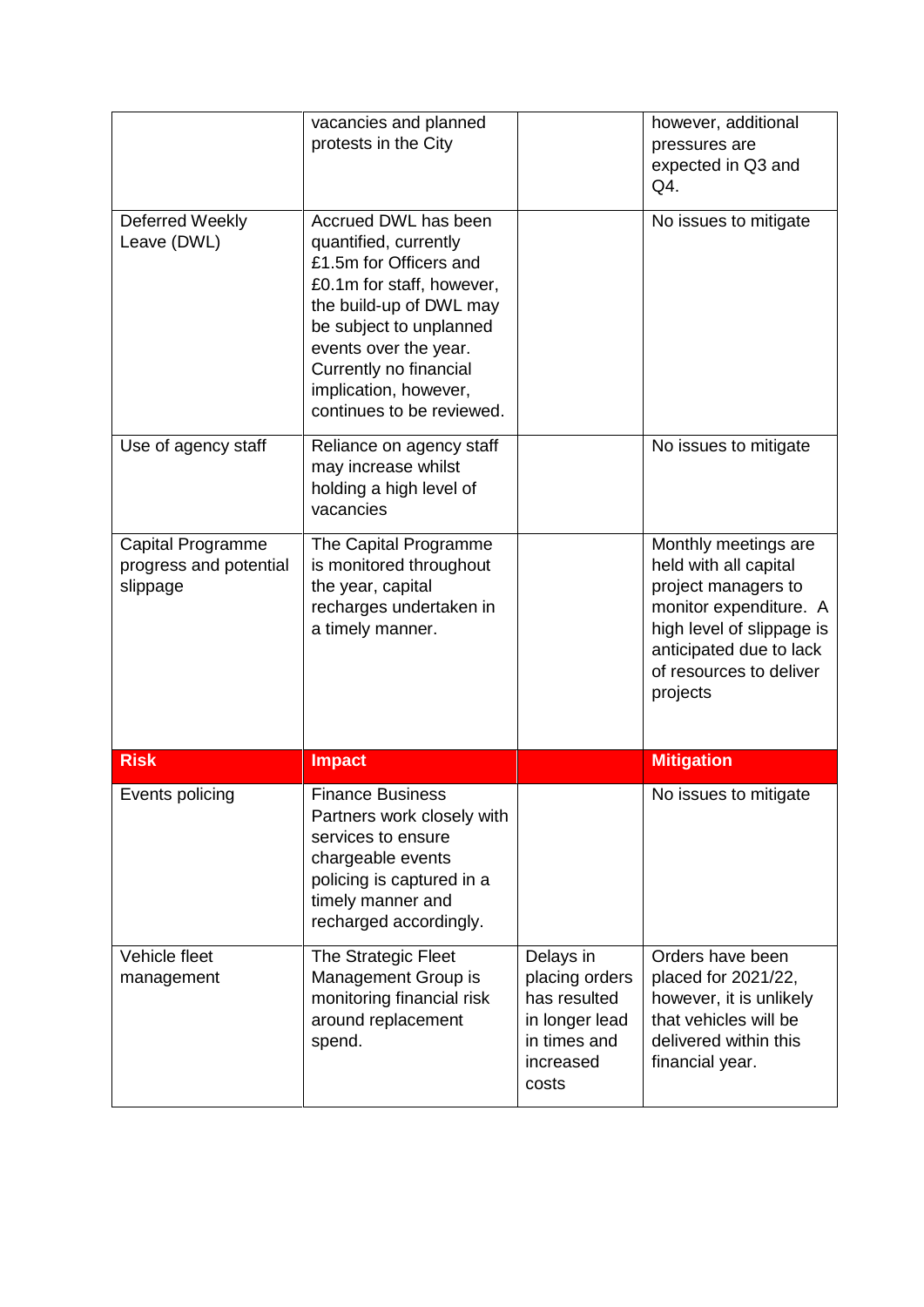# **Appendix 1**

The position for capital schemes is shown below

|                                             | Programme<br><b>Budget</b><br>£'000 | <b>Approved</b><br><b>Budget</b><br><b>Drawdown</b><br>£'000 | <b>Prior Year</b><br><b>Spend</b><br>£'000 | 2021/22<br><b>Budget</b><br>£'000 | <b>Current</b><br>year spend<br>to Dec 2021<br>£'000 | <b>Total</b><br><b>Spend to</b><br>date<br>£'000 | 2021/22<br><b>Forecast</b><br><b>Spend</b><br>£'000 | 2021/22<br><b>Forecast</b><br><b>Variance</b> | <b>Future</b><br><b>Years</b><br><b>Forecast</b><br><b>Spend</b><br>£'000 | <b>Total</b><br><b>Forecast</b><br><b>Spend</b><br>£'000 | <b>Forecast</b><br><b>Variance</b><br>£'000 |
|---------------------------------------------|-------------------------------------|--------------------------------------------------------------|--------------------------------------------|-----------------------------------|------------------------------------------------------|--------------------------------------------------|-----------------------------------------------------|-----------------------------------------------|---------------------------------------------------------------------------|----------------------------------------------------------|---------------------------------------------|
| <b>Loan Funded Projects</b>                 |                                     |                                                              |                                            |                                   |                                                      |                                                  |                                                     |                                               |                                                                           |                                                          |                                             |
| <b>IT Related</b>                           |                                     |                                                              |                                            |                                   |                                                      |                                                  |                                                     |                                               |                                                                           |                                                          |                                             |
| PowerBI self-service data<br>analytics tool | 84.0                                | 0.0                                                          | $0.0\,$                                    | 84.0                              | 0.0                                                  | 0.0                                              | 84.0                                                | 0.0                                           | 0.0                                                                       | 84.0                                                     | (0.0)                                       |
| E Discovery tool                            | 300.0                               | 15.0                                                         | 0.0                                        | 300.0                             | 0.0                                                  | 0.0                                              | 15.0                                                | (285.0)                                       | 285.0                                                                     | 300.0                                                    | 0.0                                         |
| Digital & IT Projects                       | 5,180.0                             | 675.0                                                        | 675.0                                      | 2,255.4                           | 0.0                                                  | 675.0                                            | 71.8                                                | (2, 183.6)                                    | 3,193.3                                                                   | 3,940.0                                                  | (1,240.0)                                   |
| Oracle 12.2 platform upgrade                | 408.4                               | 0.0                                                          | 0.0                                        | 408.4                             | $0.0\,$                                              | 0.0                                              | 138.9                                               | (269.5)                                       | 269.5                                                                     | 408.4                                                    | 0.0                                         |
| <b>Custody CCTV Upgrade</b>                 | 176.0                               | 165.8                                                        | 16.7                                       | 176.0                             | 124.7                                                | 141.4                                            | 149.1                                               | (26.9)                                        | 0.0                                                                       | 165.8                                                    | (10.2)                                      |
| AV Refresh                                  | 135.5                               | 0.0                                                          | 0.0                                        | 135.5                             | 0.0                                                  | 0.0                                              | 135.5                                               | 0.0                                           | 0.0                                                                       | 135.5                                                    | 0.0                                         |
| <b>GIS Upgrade</b>                          | 150.0                               | 0.0                                                          | 0.0                                        | 150.0                             | $0.0\,$                                              | 0.0                                              | 34.5                                                | (115.5)                                       | 0.0                                                                       | 34.5                                                     | (115.5)                                     |
| Covert Camera System                        | 155.0                               | 155.0                                                        | $0.0\,$                                    | 155.0                             | 46.7                                                 | 46.7                                             | 155.0                                               | 0.0                                           | $0.0\,$                                                                   | 155.0                                                    | 0.0                                         |
| <b>Body Worn Camera</b>                     | 459.4                               | 38.7                                                         | 66.3                                       | 459.0                             | (57.7)                                               | 8.6                                              | 7.2                                                 | (451.8)                                       | 672.6                                                                     | 746.1                                                    | 286.7                                       |
|                                             | Programme<br><b>Budget</b>          | <b>Approved</b><br><b>Budget</b><br><b>Drawdown</b>          | <b>Prior Year</b><br><b>Spend</b>          | 2021/22<br><b>Budget</b>          | <b>Current</b><br>year spend<br>to Dec 2021          | <b>Total</b><br><b>Spend to</b><br>date          | 2021/22<br><b>Forecast</b><br><b>Spend</b>          | 2021/22<br><b>Forecast</b><br><b>Variance</b> | <b>Future</b><br><b>Years</b>                                             | <b>Total</b><br><b>Forecast</b><br><b>Spend</b>          | <b>Forecast</b><br><b>Variance</b>          |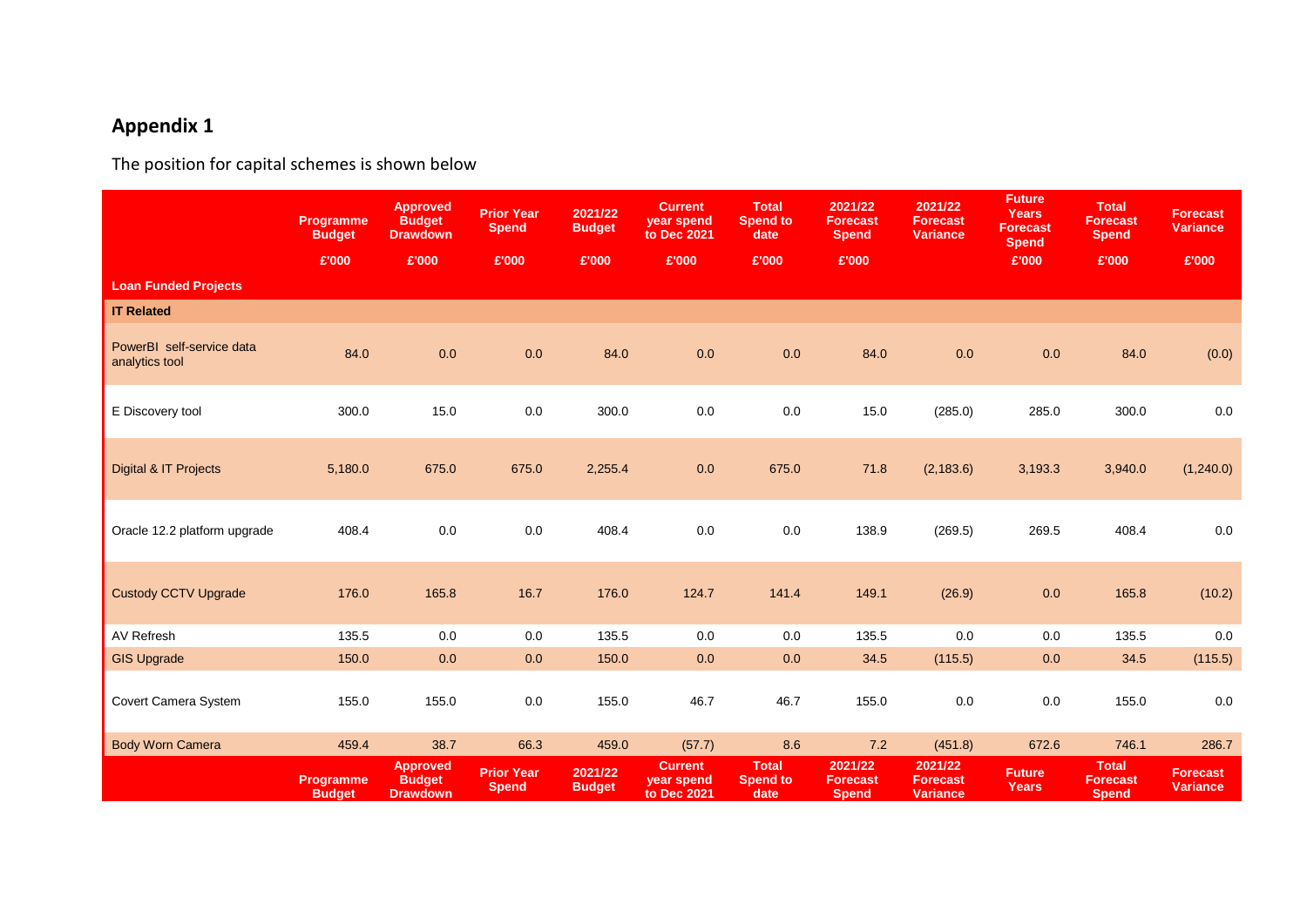|                                                              |       |         |         |       |         |         |         |         | <b>Forecast</b><br><b>Spend</b> |       |         |
|--------------------------------------------------------------|-------|---------|---------|-------|---------|---------|---------|---------|---------------------------------|-------|---------|
|                                                              | £'000 | £'000   | £'000   | £'000 | £'000   | £'000   | £'000   |         | £'000                           | £'000 | £'000   |
| <b>Loan Funded Projects</b>                                  |       |         |         |       |         |         |         |         |                                 |       |         |
| Forensic Image Management<br>System                          | 75.0  | $0.0\,$ | $0.0\,$ | 75.0  | $0.0\,$ | $0.0\,$ | $0.0\,$ | (75.0)  | 75.0                            | 75.0  | $0.0\,$ |
| <b>Command Control</b>                                       | 770.0 | 0.0     | 0.0     | 520.0 | $0.0\,$ | 0.0     | 100.0   | (420.0) | 670.0                           | 770.0 | 0.0     |
| National Law Enforcement<br>Data Programme                   | 684.0 | $0.0\,$ | $0.0\,$ | 342.0 | $0.0\,$ | $0.0\,$ | 0.0     | (342.0) | 684.0                           | 684.0 | $0.0\,$ |
| <b>HOLMES</b> upgrade                                        | 150.0 | $0.0\,$ | 0.0     | 75.0  | $0.0\,$ | 0.0     | 0.0     | (75.0)  | 150.0                           | 150.0 | $0.0\,$ |
| Surveillance Equipment                                       | 885.0 | $0.0\,$ | 0.0     | 665.0 | $0.0\,$ | $0.0\,$ | 80.0    | (585.0) | 277.0                           | 357.0 | (528.0) |
| Airwave Barbican Coverage                                    | 200.0 | 30.0    | 0.0     | 180.0 | 0.0     | 0.0     | 30.0    | (150.0) | 170.0                           | 200.0 | 0.0     |
| <b>Azure Migration</b>                                       | 800.0 | 800.0   | (0.0)   | 720.0 | 262.3   | 262.3   | 720.0   | $0.0\,$ | 80.0                            | 800.0 | $0.0\,$ |
| <b>City Policing Task Force</b><br>Tasking                   | 55.0  | 0.0     | 0.0     | 55.0  | 0.0     | 0.0     | 0.0     | (55.0)  | 55.0                            | 55.0  | 0.0     |
| In-car audio/video                                           | 440.0 | 89.2    | 0.0     | 220.0 | $0.0\,$ | $0.0\,$ | 0.0     | (220.0) | 440.0                           | 440.0 | $0.0\,$ |
| <b>Law Enforcement Community</b><br>Network                  | 125.0 | 125.0   | 0.0     | 113.0 | 3.9     | 3.9     | 125.0   | $12.0$  | 0.0                             | 125.0 | 0.0     |
| Project Servator and Counter<br><b>Terrorism Application</b> | 75.0  | $0.0\,$ | $0.0\,$ | 75.0  | $0.0\,$ | $0.0\,$ | 0.0     | (75.0)  | 75.0                            | 75.0  | $0.0\,$ |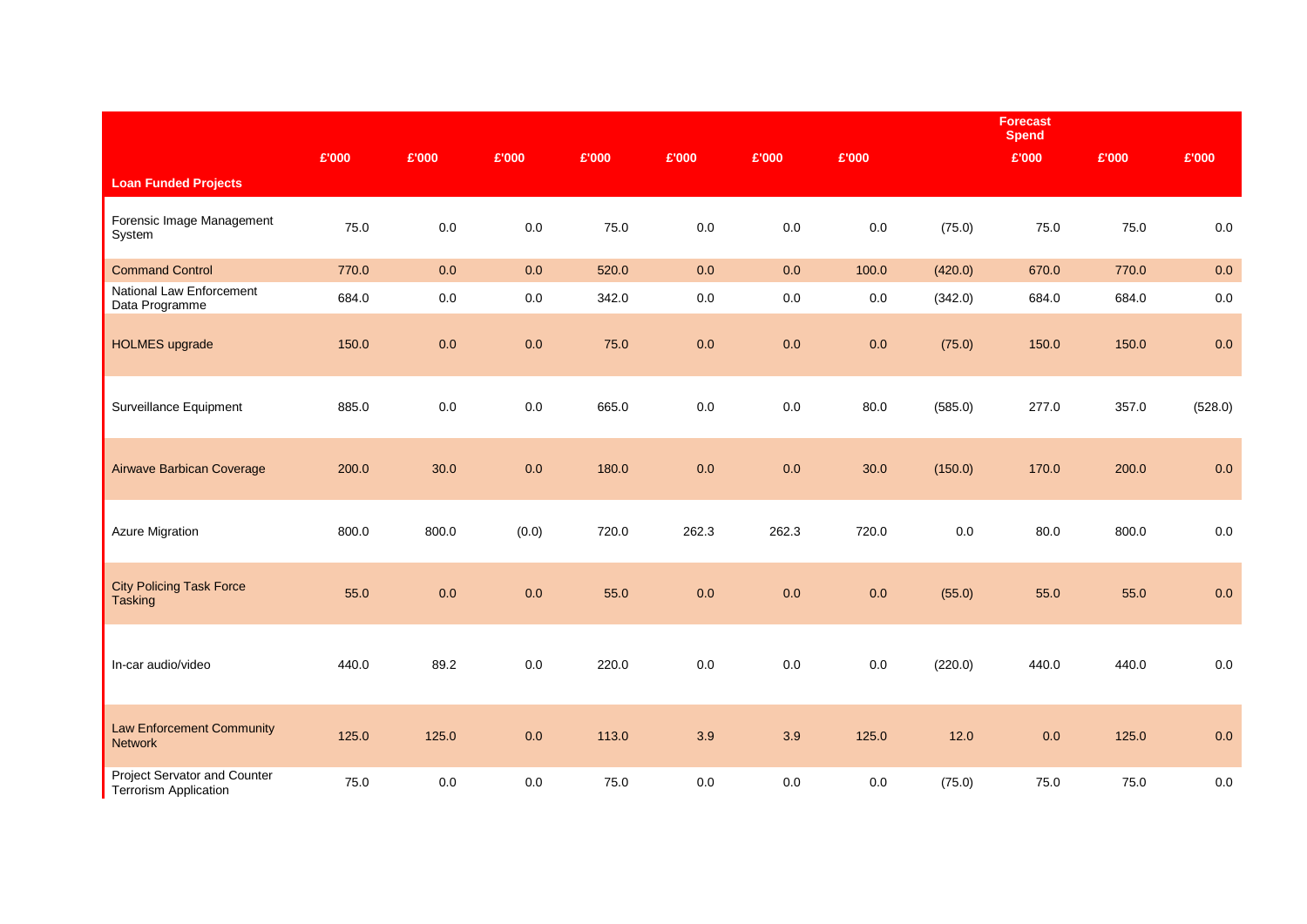|                                                   | Programme<br><b>Budget</b> | <b>Approved</b><br><b>Budget</b><br><b>Drawdown</b> | <b>Prior Year</b><br><b>Spend</b> | 2021/22<br><b>Budget</b> | <b>Current</b><br>year spend<br>to Dec 2021 | <b>Total</b><br><b>Spend to</b><br>date | 2021/22<br><b>Forecast</b><br><b>Spend</b> | 2021/22<br><b>Forecast</b><br><b>Variance</b> | <b>Future</b><br><b>Years</b><br><b>Forecast</b><br><b>Spend</b> | <b>Total</b><br><b>Forecast</b><br><b>Spend</b> | <b>Forecast</b><br><b>Variance</b> |
|---------------------------------------------------|----------------------------|-----------------------------------------------------|-----------------------------------|--------------------------|---------------------------------------------|-----------------------------------------|--------------------------------------------|-----------------------------------------------|------------------------------------------------------------------|-------------------------------------------------|------------------------------------|
|                                                   | £'000                      | £'000                                               | E'000                             | £'000                    | £'000                                       | £'000                                   | £'000                                      |                                               | £'000                                                            | £'000                                           | £'000                              |
| <b>Loan Funded Projects</b>                       |                            |                                                     |                                   |                          |                                             |                                         |                                            |                                               |                                                                  |                                                 |                                    |
| Software defined wide area<br>network replacement | 250.0                      | 0.0                                                 | 0.0                               | 225.0                    | 0.0                                         | 0.0                                     | 0.0                                        | (225.0)                                       | 250.0                                                            | 250.0                                           | $0.0\,$                            |
| Equipment                                         |                            |                                                     |                                   |                          |                                             |                                         |                                            |                                               |                                                                  |                                                 |                                    |
| <b>Positive Lock Baton</b>                        | 67.9                       | 0.0                                                 | 0.0                               | 67.9                     | 0.0                                         | $0.0\,$                                 | $0.0\,$                                    | (67.9)                                        | 0.0                                                              | $0.0\,$                                         | (67.9)                             |
| Fleet                                             |                            |                                                     |                                   |                          |                                             |                                         |                                            |                                               |                                                                  |                                                 |                                    |
| Vehicle Fleet Replacement<br>Project              | 1,000.0                    | 250.0                                               | 0.0                               | 500.0                    | 117.7                                       | 117.7                                   | 250.0                                      | (250.0)                                       | 750.0                                                            | 1,000.0                                         | 0.0                                |
| <b>Electric Motorcycles</b>                       | 471.0                      | $0.0\,$                                             | 0.0                               | 236.0                    | 0.0                                         | $0.0\,$                                 | 0.0                                        | (236.0)                                       | 471.0                                                            | 471.0                                           | $0.0\,$                            |
| <b>Horsebox Replacement</b>                       | 240.0                      | 0.0                                                 | 0.0                               | $0.0\,$                  | 0.0                                         | 0.0                                     | $0.0\,$                                    | 0.0                                           | 240.0                                                            | 240.0                                           | 0.0                                |
| Accommodation                                     |                            |                                                     |                                   |                          |                                             |                                         |                                            |                                               |                                                                  |                                                 |                                    |
| Essential estate / security<br>upgrades           | 185.0                      | $0.0\,$                                             | 0.0                               | 150.0                    | 0.0                                         | 0.0                                     | 0.0                                        | (150.0)                                       | 85.0                                                             | 85.0                                            | (100.0)                            |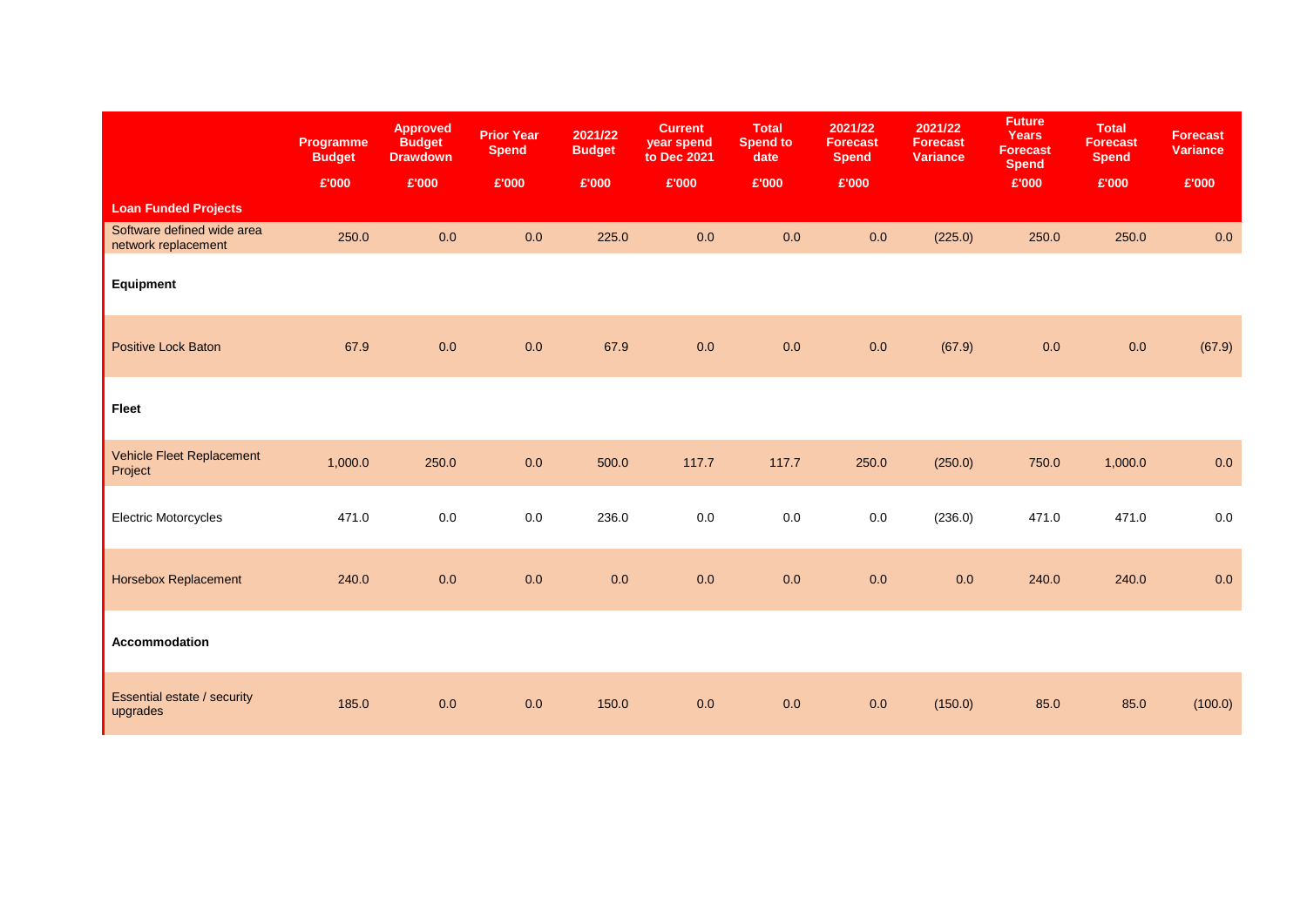| <b>Bishopsgate Armoury</b>                   | 250.0                               | 15.0                                                         | 0.0                                        | 225.0                             | 12.0                                                 | 12.0                                             | 50.0                                                | (175.0)                                       | 200.0                                                                     | 250.0                                                    | 0.0                                         |
|----------------------------------------------|-------------------------------------|--------------------------------------------------------------|--------------------------------------------|-----------------------------------|------------------------------------------------------|--------------------------------------------------|-----------------------------------------------------|-----------------------------------------------|---------------------------------------------------------------------------|----------------------------------------------------------|---------------------------------------------|
| <b>Loan Funded Projects</b>                  | Programme<br><b>Budget</b><br>£'000 | <b>Approved</b><br><b>Budget</b><br><b>Drawdown</b><br>£'000 | <b>Prior Year</b><br><b>Spend</b><br>£'000 | 2021/22<br><b>Budget</b><br>£'000 | <b>Current</b><br>year spend<br>to Dec 2021<br>£'000 | <b>Total</b><br><b>Spend to</b><br>date<br>£'000 | 2021/22<br><b>Forecast</b><br><b>Spend</b><br>£'000 | 2021/22<br><b>Forecast</b><br><b>Variance</b> | <b>Future</b><br><b>Years</b><br><b>Forecast</b><br><b>Spend</b><br>£'000 | <b>Total</b><br><b>Forecast</b><br><b>Spend</b><br>£'000 | <b>Forecast</b><br><b>Variance</b><br>£'000 |
| <b>Bishopsgate Security</b>                  | 75.0                                | 0.0                                                          | $0.0\,$                                    | 75.0                              | 0.0                                                  | 0.0                                              | 75.0                                                | 0.0                                           | 0.0                                                                       | 75.0                                                     | 0.0                                         |
| <b>Action Fraud</b>                          |                                     |                                                              |                                            |                                   |                                                      |                                                  |                                                     |                                               |                                                                           |                                                          |                                             |
| <b>Action Fraud</b>                          | 2,000.0                             | 2,000.0                                                      |                                            | 0.0                               | 1,914.0                                              | 1,914.0                                          | 2,000.0                                             | 2,000.0                                       | 0.0                                                                       | 2,000.0                                                  | 0.0                                         |
| <b>Total Loan Funded</b><br>Programme        | 15,846.2                            | 4,358.7                                                      | 758.0                                      | 8,642.1                           | 2,423.7                                              | 3,181.6                                          | 4,221.0                                             | (4, 421.2)                                    | 9,092.4                                                                   | 14,071.4                                                 | (1,774.8)                                   |
| <b>CoL Funded Projects</b>                   |                                     |                                                              |                                            |                                   |                                                      |                                                  |                                                     |                                               |                                                                           |                                                          |                                             |
| <b>Digital Interview Recording</b><br>System | 254.0                               | 254.0                                                        | 44.4                                       |                                   | 189.5                                                | 233.9                                            | 209.5                                               |                                               | 0.0                                                                       | 254.0                                                    | (0.0)                                       |
| HR integrated                                | 923.3                               | 923.3                                                        | 493.8                                      |                                   | 86.1                                                 | 579.9                                            | 293.1                                               |                                               | 35.4                                                                      | 822.3                                                    | (101.0)                                     |
| Airwaves                                     | 1,103.3                             | 1,103.3                                                      | 713.6                                      |                                   | 89.8                                                 | 803.4                                            | 319.9                                               |                                               | 0.0                                                                       | 1,033.5                                                  | (69.8)                                      |